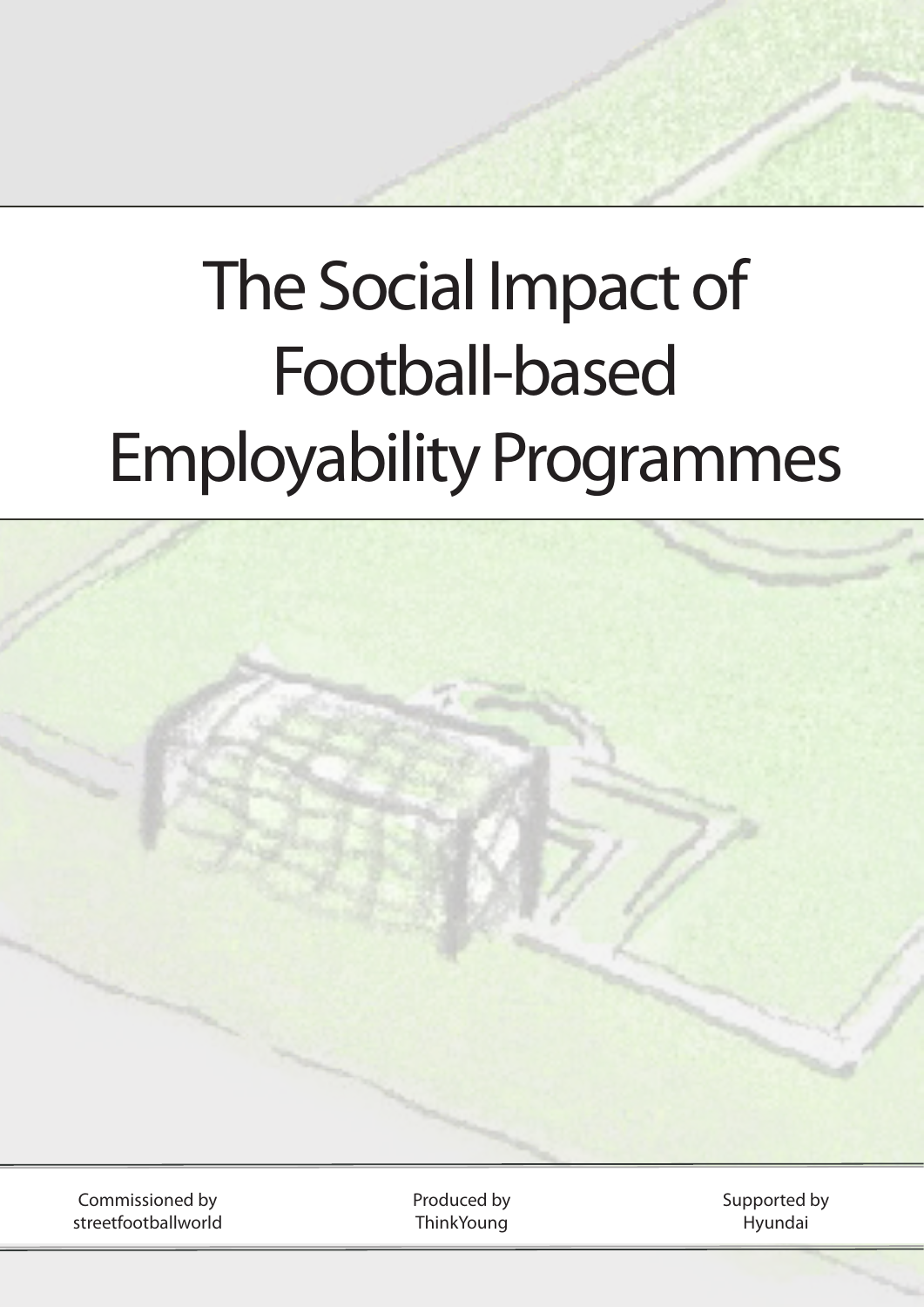





Authors: Jack Palmer (Lead Researcher) Antoine Borg Micallef (Co-Researcher)

We also owe thanks to: streetfootballworld, ThinkYoung research Team, CAIS, Street League, Sport dans la Ville, Rheinflanke, Sport4Life, KICKFAIR, Albion in the Community, Start Again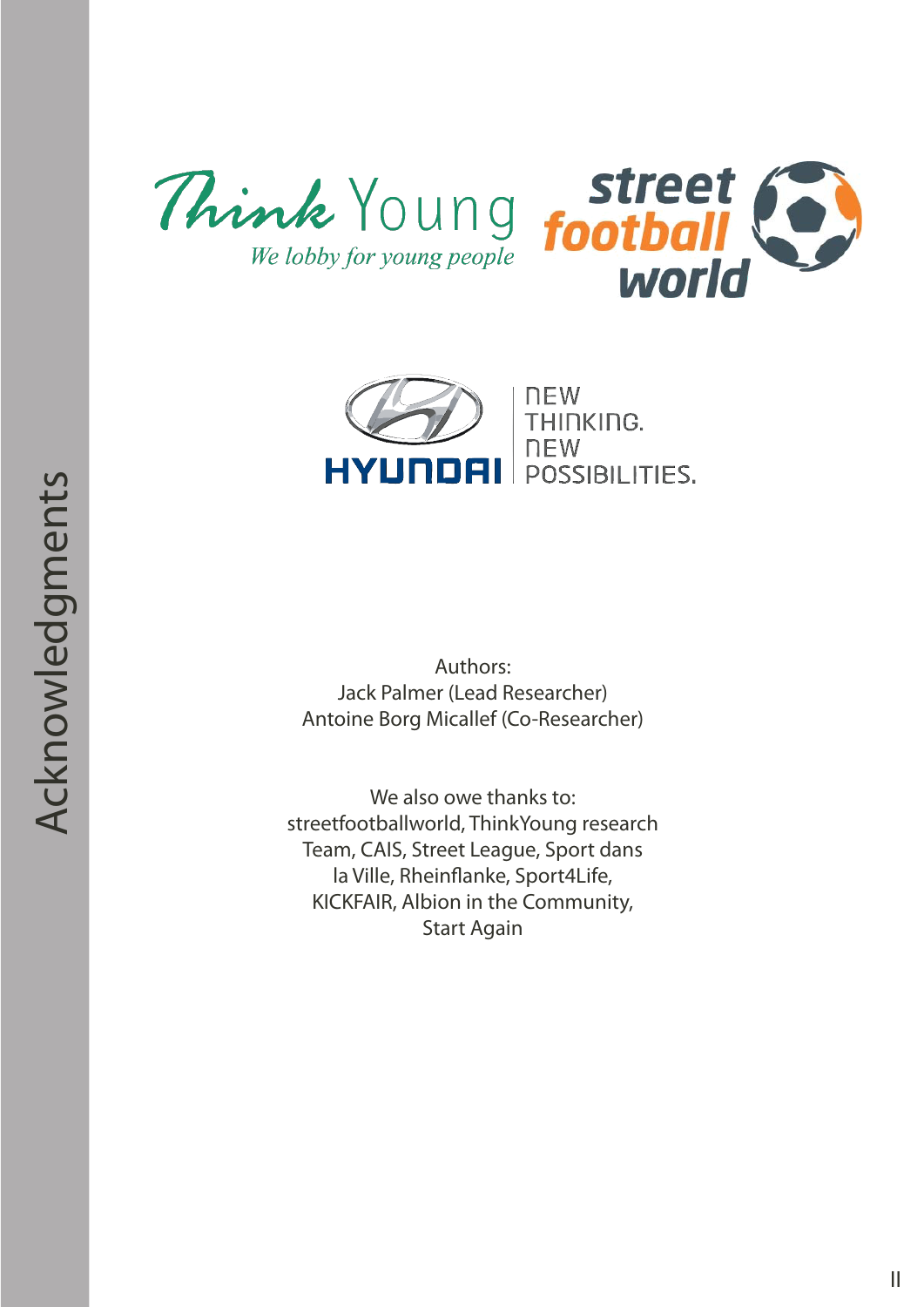## EXECUTIVE SUMMARY

Youth unemployment is a critical problem facing Europe, with recent figures showing unemployment rates for young people being more than double than that for the whole population. Helping these young people improve their chances of finding work, especially those who have little to no qualifications or specialist vocational skills, is a vital task for European policy makers and one which presents considerable challenges. Over recent years, football-based employability programmes, focused on marginalised youth in Europe, have been increasing in both quantity and variety. The impact of these programmes has become a topic of substantial European interest due to economic stagnation and soaring unemployment rates. This pan-European study will examine the extent to which these programmes can influence the employment, and/or re-offending rates of their participants and evaluate the impact they may have on the wider community.

The report comprises several sections, each exploring different aspects of football-based employability programmes that focus on peer-to-peer approaches. A total of eight organisations running football-based employability programmes were chosen for the study; four from the UK (Sport4Life, Albion in the Community, Street League and Start Again), two from Germany (Rheinflanke and KICK-FAIR), one from France (Sport dans la Ville) and one from Portugal (CAIS).

Throughout the report attention is made to the impact of the programmes aimed at young people not in Education, Employment or Training (NEET's), with more than 7.5 million young NEET's in the European

Union – Over 13% of the youth population (Thompson, 2013).

The transformative capacities of football-based employability programmes for disadvantaged youth were highlighted in a variety of ways. Firstly, the football aspect itself has been shown to create an initial draw to the programme, as many of the participants have found their love for the game as a big motivation to join the programmes. Playing football has either directly or indirectly helped the participants to learn new skills, such as teamwork, communication and confidence, apparent within the game and adopt certain values such as respect, punctuality and behavioural change. Secondly, the programmes themselves have had a hugely beneficial impact on the participants and the wider community. The workshops, run alongside the football sessions, have enabled the participants to gain qualifications, receive advice on employment (CV writing, interview and job searching techniques) and improve upon transferrable life skills. The programmes also provide the opportunity for the participants to gain pertinent work experience in the form of volunteering or part-/fulltime work following completion of the programme. Employment and crime re-offending rates of participants completing the programme have then been compared against national statistics to create a Social Return on Investment (SROI) ratio, in which an overall social value has been created for each organisation. Across all programmes a positive ratio was found ranging from 1:1.27 to 1:9.07.

"Football-based employability programmes have been increasing in both quantity and variety."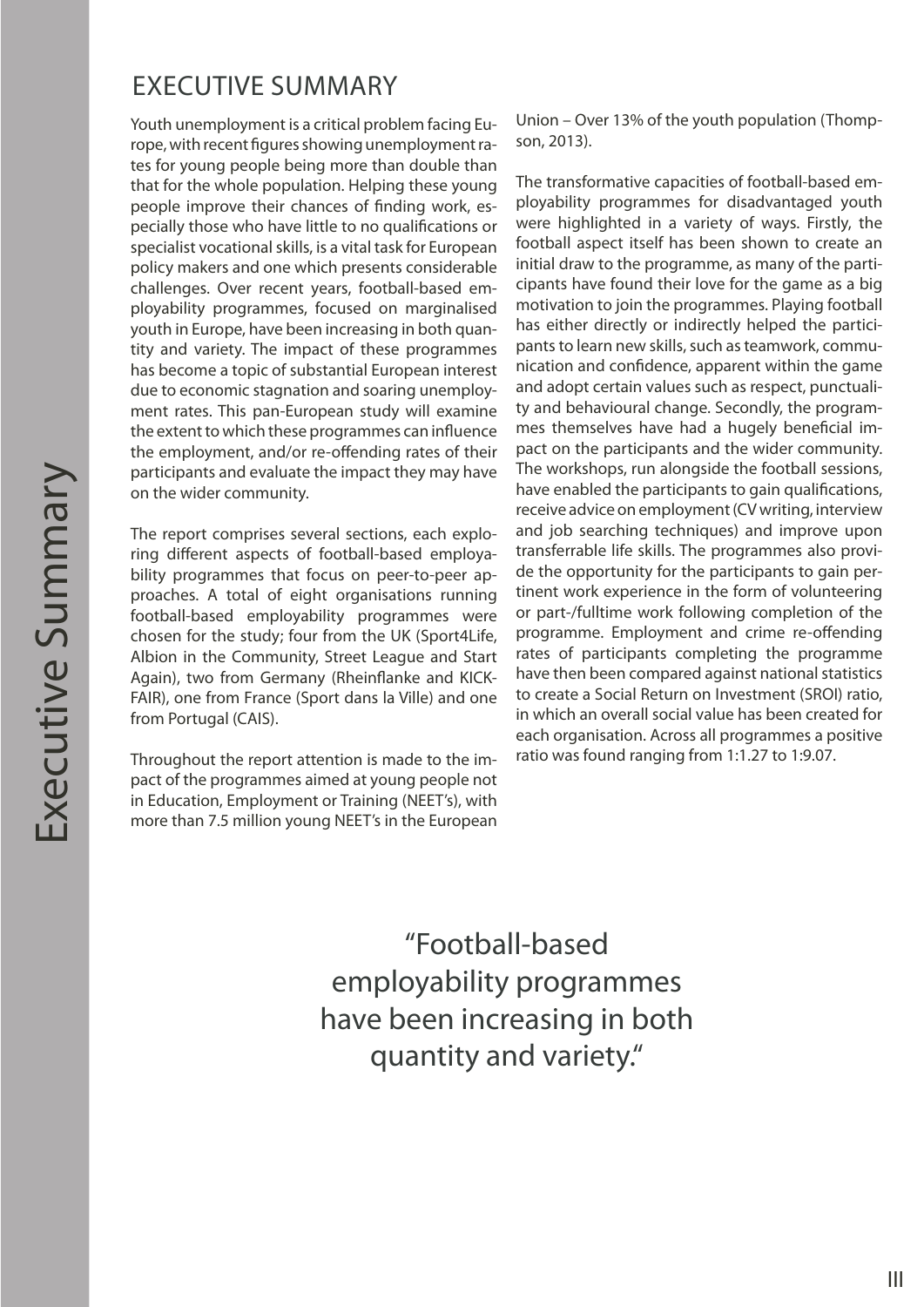#### The report proposes the following recommendations:

- The findings, especially in relation to SROI, imply that Sport for Development/football programmes are worth promoting/funding as a cost effective way of integrating marginalized youth into societal norms. This can be further promoted by standardising, quantifying and systematising measurements to effectively communicate the social impact of sport with key stakeholders.
- A recommendation to policy makers throughout Europe would be to place much more emphasis on the collection and transparency of data surrounding youth employment figures; especially with reference to 'hazard rates' (moving from unemployment to employment) and long-term follow-up. This will ensure that uncertainties within the analysis are minimised and a more thorough and legitimate understanding of social impact can be determined.
- Within social impact analysis a more holistic approach should be taken; this means a fundamental shift is required to allow for additional indicators such as training and education to be included in future evaluation of these types of programmes. This approach recognises that, in addition to paid work, there is a need to value and support other forms of participation such as caring, voluntary work, education and training. This could be done through incentivising the collection of data from a governmental and policy making perspective to ensure the motivation is present at ground level. This information must then be presented in a clear and transparent way.
- Further effort needs to be made into developing, and improving upon monitoring and evaluation models. This will improve the scope and validity of social impact measurement within football-based employability programmes.
- There must be an improvement in communication mechanisms for sharing best practice and the innovative ideas that are emerging from the work of employability and football. Such mechanisms may include the staging of international and national conferences, more regional meetings and more regular engagement between policy makers and practitioners.
- Political emphasis must also be placed on creating attainable jobs for the marginalised youth to ensure that the skills and knowledge participant's gain from these programmes are utilised to the utmost benefit to the individual and society. This will allow work to be distributed fairly between people who have the skills to match the job requirements.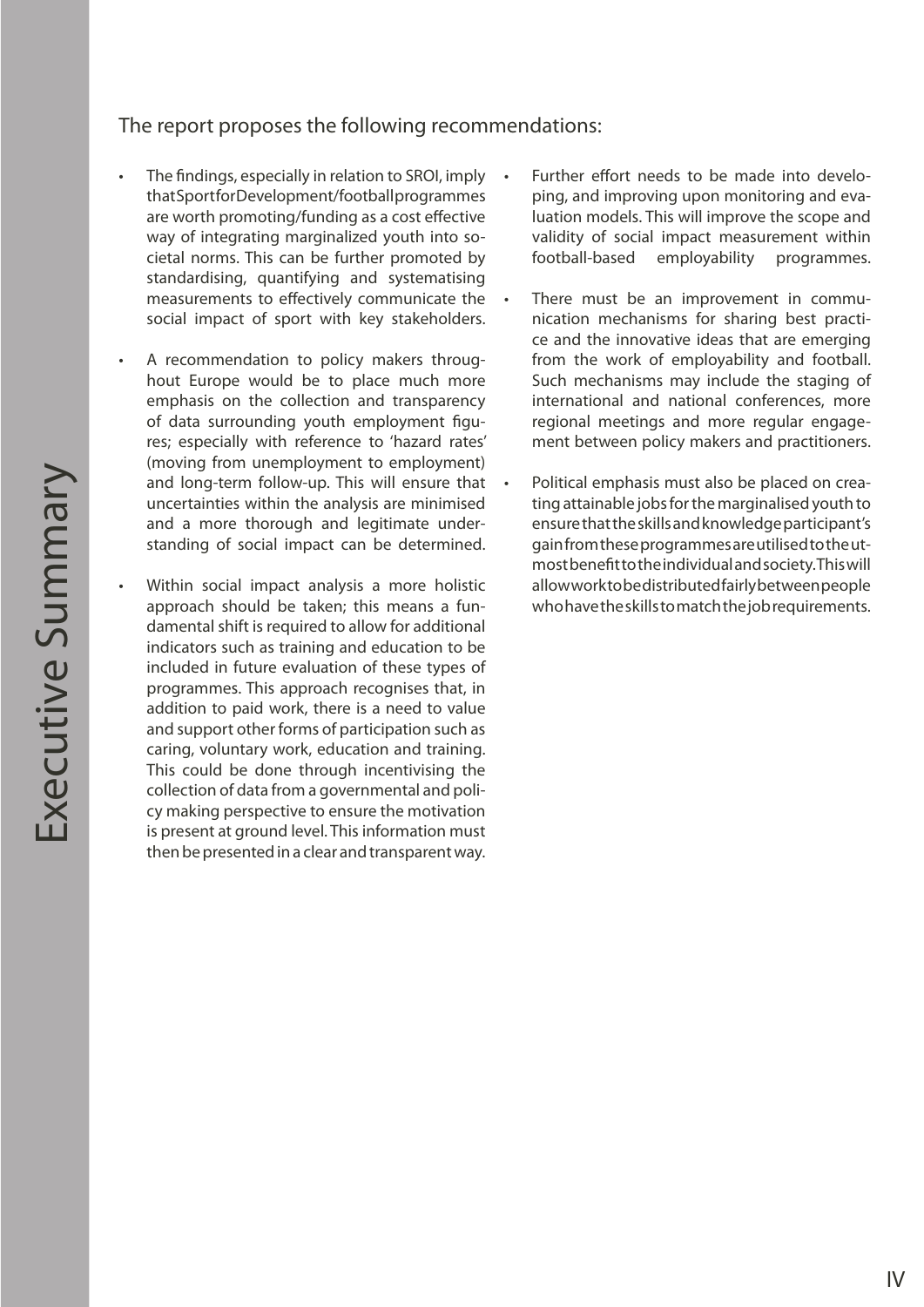| 1. Introduction                                        | 1              |
|--------------------------------------------------------|----------------|
| 2. Literature Review                                   | $\overline{2}$ |
| 2.1 Defining Social Impact                             | $\overline{2}$ |
| 2.2 Sport-based Programmes                             | $\overline{2}$ |
| 2.3 Social Change through Football                     | 3              |
| 2.4 Potential Indicators to Help Measure Social Impact | $\overline{4}$ |
| 2.5 Social Return on Investment                        | 5              |
| 2.6 Benefits of Programmes on the Local Community      | 6              |
| 3. Methodology                                         | 7              |
| 3.1 Unstructured Surveys                               | 7              |
| 3.2 Social Return on Investment                        | 8              |
| 3.3 Semi-structured Interviews                         | 13             |
| 3.3.1 Conducting and Recording of Interviews           | 13             |
| 3.3.2 Participant Selection                            | 13             |
| 3.3.3 Limitations of Selected Methods                  | 14             |
| 3.4 Analysis Techniques                                | 14             |
| 4. Cross-organisational Trends and Discussion          | 15             |
| 4.1 Football                                           | 15             |
| 4.1.1 Football as a Tool                               | 15             |
| 4.1.2 Skills Adopted                                   | 15             |
| 4.1.3 Love for Football                                | 15             |
| 4.2 How Development through Football Programmes work   | 16             |
| 4.2.1 Coach - Participant Relationship                 | 16             |
| 4.2.2 Values Adopted                                   | 16             |
| 4.3 Individual Benefits                                | 17             |
| 4.3.1 Employability                                    | 17             |
| 5. Limitations                                         | 17             |
| 6. Conclusion                                          | 18             |
| 7. Recommendations                                     | 19             |
| 8. References                                          | 20             |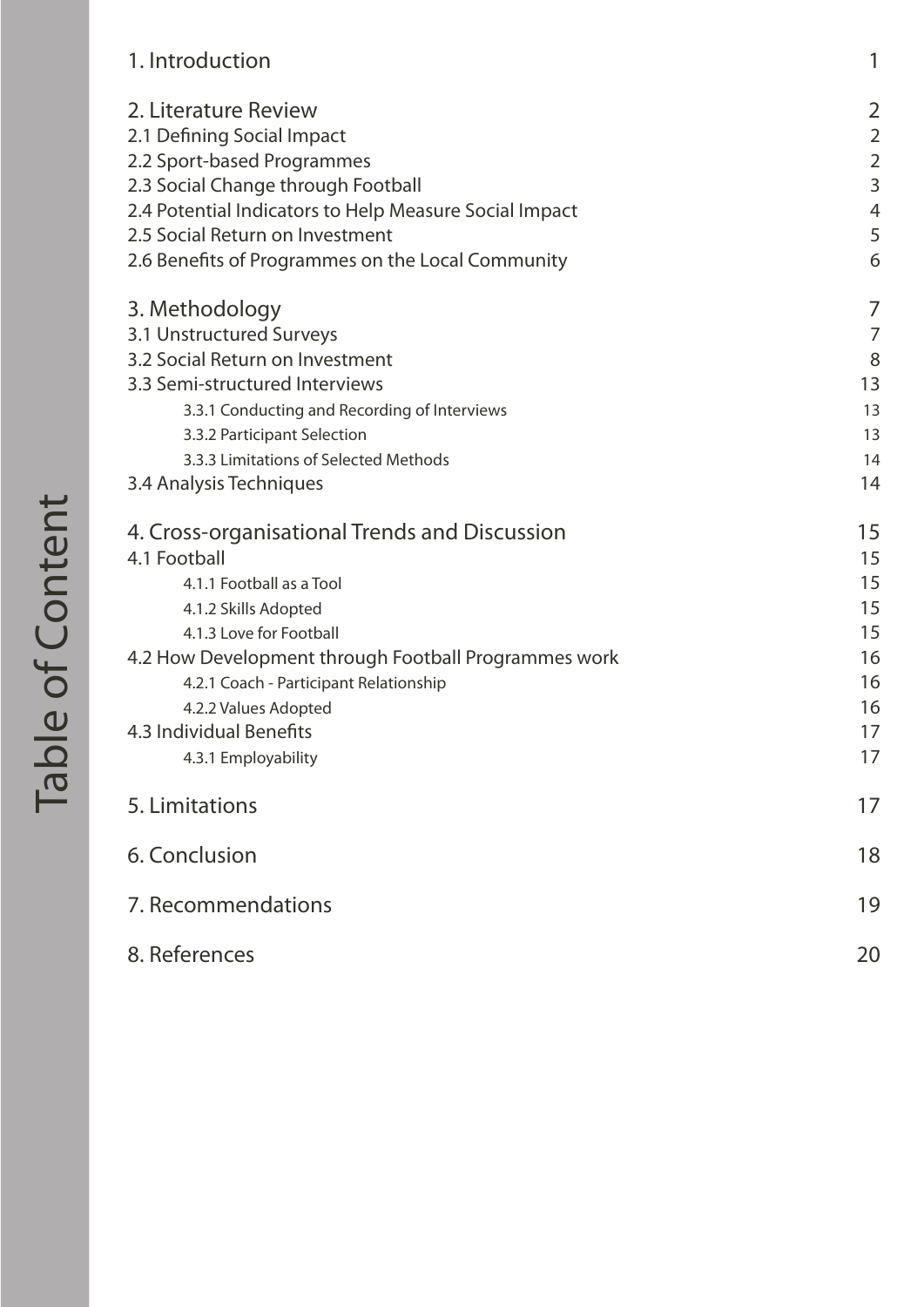## INTRODUCTION

Football has qualities that bring people together in ways that often defy usual barriers, with people engaging across geographic boundaries, age spans, even bringing divided communities together. The principles and values inherent in football can teach young people about fair play, tolerance, inclusion and respect, equipping players with the confidence and knowledge necessary to assume responsibility in their communities. Lessons on the pitch can be directly transferred to life off the pitch, ensuring the long-term impact of social change through football. Several scholars believe that football, through its inherent qualities, global popularity and cost-efficiency, can and indeed should, be a vehicle for progressive change within society (Kaufman and Wolf, 2010). These changes transcend to a multitude of policy areas, including health, community cohesion, integration of minorities, urban regeneration and crime prevention (Long et al., 2002; Walseth and Fasting, 2004; Kidd, 2008). This report will concentrate on organisations that run football-based employability programmes that incorporate each policy area mentioned above.

Different organisations may have social, environmental and economic impacts that can have diverse effects on people, their communities and the environment. Social impact is a term that is subjective to each organisation, but a general definition of this would simply be the consequences of the actions an organisation takes to address the social needs that have been identified (Meldrum et al., 2009).

This report will focus on organisations that have identified unemployment as a key issue within the community, especially amongst the youth. The use of football as a tool for change has remained an omnipresent feature of these organisations delivering social policy through sport. In the UK, for example, many of the professional football clubs run programmes within their respective areas with the aim to enhance young people's employability skills. Whilst such initiatives have been subject to various evaluations (Rigg, 1986; Mason and Geddes, 2010), particularly on how the development of sporting infrastructure within communities may contribute to their redevelopment (Thornley, 2002) and the economic, tourism and volunteering benefits this brings, academic analysis of football-based initiatives aiming to address unemployment has largely been limited.

## "The principles and values inherent in football can teach young people about fair play, tolerance, inclusion and respect."

It is widely recognised that:

- There is a widespread and historically long-standing assumption that sport can provide social benefit beyond the immediate experience of participation.
- The claimed benefits attributed to sport exceed the research base, as the evidence of social impacts of sport is unsatisfactory.
- The absence of robust data does not in itself disprove the actual or potential value of sport.

This report has been developed in the context of these literature gaps and new approaches to monitoring and evaluation. It seeks to examine and critique the broader constraints and limitations such projects face, and illustrate the need to move away from the somewhat simplistic view currently held by policymakers of what sport can achieve within the area of employability amongst young people. This will be further supported through a Social Return on Investment (SROI) analysis of each organisation, in relation to national employment and crime re-offending rates (where available), developing a ratio of investment into each programme against their outcome to society.

The review will utilise a comparative analysis of the eight football-based employability programmes described above. Each programme combines educational work with football to assist workless youth with developing new skills and to improve their employability.

The conclusion summarises key findings and proposes recommendations to policy makers, local and national governments, local authorities and the organisations themselves.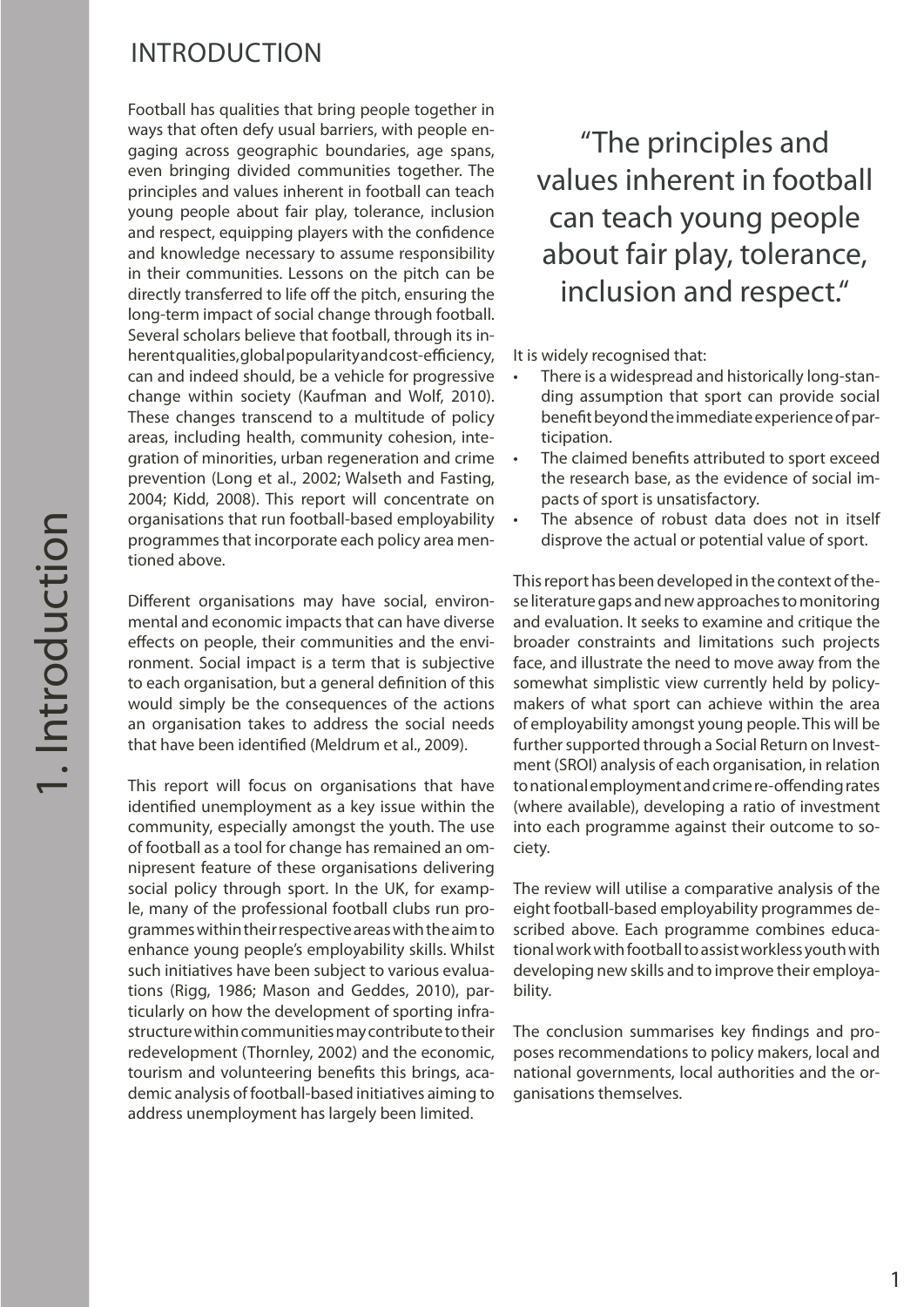## LITERATURE REVIEW

The term "impact" has become part of the everyday lexicon of the social sector in recent years, and yet it has not been consistently defined alongside the term "social". Roche (1999) describes impact as "significant or lasting changes in people's lives, brought about by a given action or series of actions."

More recently, Jones (2009) uses impact more narrowly to refer to an organisation's specific and measurable role in affecting a social result (attribution) requiring a counterfactual for assessment. This means that transparent and measurable criteria of inputs and outcomes must be presented from the outset as a basis for measurement. "Social impact" has only been defined within nonacademic literature as 'the net effect of an activity on the social fabric of the community and well-being of individuals and families' (Centre for Social Impact, 2014, Social Enterprise UK, 2014).

Social impacts may be 'real' or 'perceived' and measures must be able to cope with both dimensions. That is, a so-called 'real' impact can be measured with objective data that verifies its existence. An example of this is the number of participants from an employability programme that move into employment, which is a quantifiable outcome, although attribution to a particular cause of entering employment may be difficult to measure. By contrast, a 'perceived' impact is purely a personal view of that impact (Ap & Crompton 1998), and can be measured by interviewing different stakeholders affected by an activity to gain a better understanding. An example of this would be interviewing parents to assess the perceived impact of an employability programme on their children's self-esteem.

## 2.1 Defining Social Impact 2.2 Sport-based Programmes

Social impact programmes using sport as a vehicle are generally one of two types; either those that focus exclusively on delivering the sporting activity, or those that use sports as a 'hook' to bring participants into a wider range of activities and achieve multiple goals (McMahon and Belur, 2013). The former type of programme is associated with providing accreditation and sport-specific development opportunities such as coaching and umpiring.

According to Cryer (2005), 'diversion' programmes (distracting from violent and criminal activities) and 'hook' programmes (bringing young people into contact with opportunities for achieving wider goals) can be used to reduce crime and reoffending behaviour amongst young people. McMahon and Belur (2013) applied both types of sport programmes in their study on sport and youth violence in London, in which they concluded that either programme type offers positive results. However, 'hook' programmes may provide some negative impacts since it would be difficult to run a programme that didn't prioritise certain opportunities, which could result in some participants feeling isolated and undervalued, thus causing conflict within the group.

"Social impacts may be 'real' or 'perceived' and measures must be able to cope with both dimensions."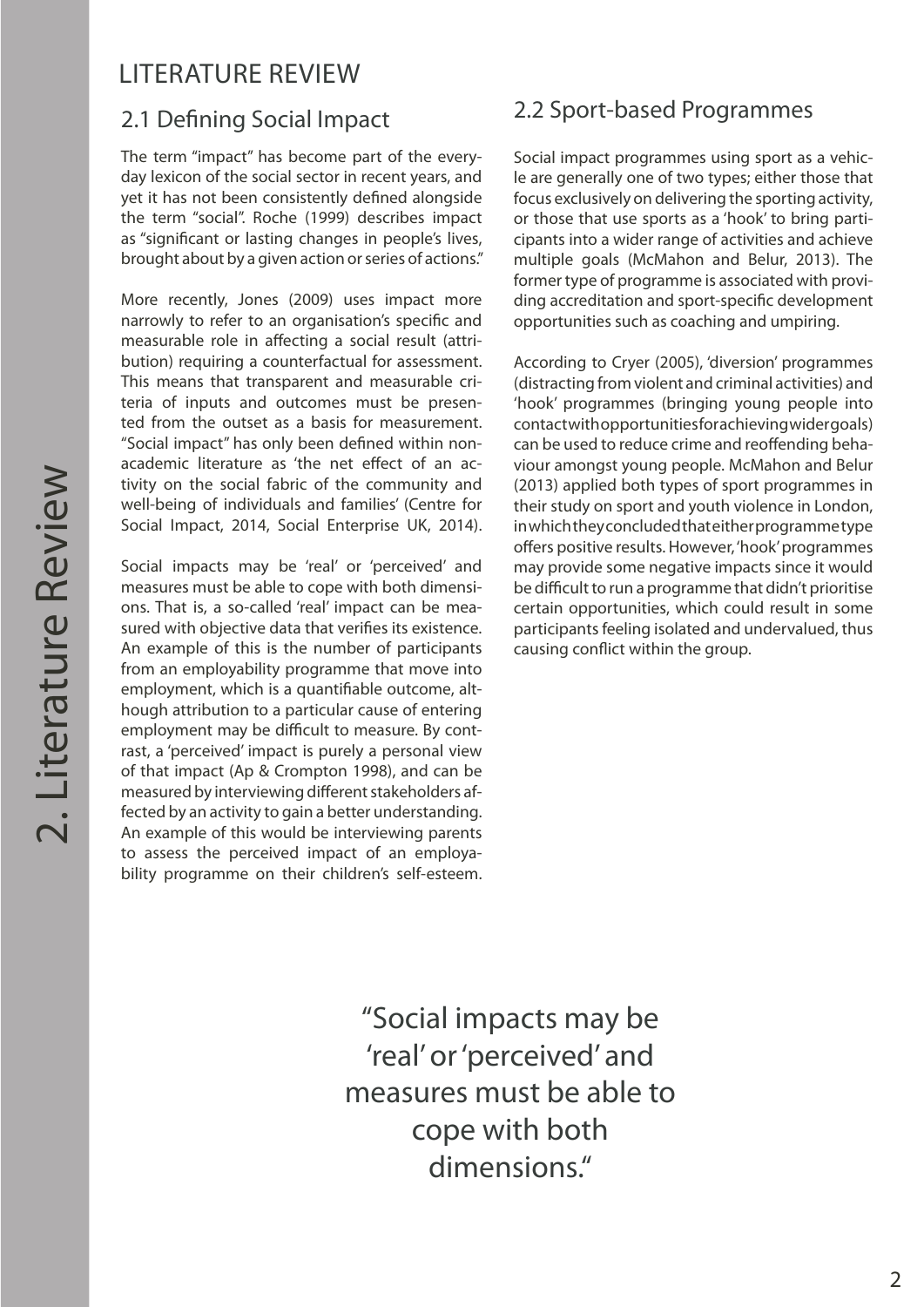## 2.3 Social Change through Football

Policymakers and practitioners have long advocated the value of sport as an educative context capable of facilitating the development of positive social values, life skills and pro-social behaviour amongst young people (Benson et al. 1998; Bailey 2006; Gould and Carson 2008). Projects can be 'needs based', where they use sport to promote various aspects of personal, social and community improvement, including the development of social and technical skills to increase employability (Coalter, 2002).

In this aspect, football is an important sport due to its potential to transcend numerous areas of development and its global popularity. Therefore, many organisations have been using football as an instrument for social change and development for the past 30 years (Magee and Jeanes, 2013). Furthermore, the interest in using football as a vehicle of social impact has been augmented with the interest and input shown by key stakeholders such as FIFA, UEFA, national associations, professional and amateur clubs, fan groups, players and numerous NGOs (Bitugu, 2011). Due to its global popularity throughout Europe, football has the inherent ability to attract young people who may not otherwise attend employability programmes. It also promotes physical fitness and

provides the social benefits associated with participating in football, enabling staff to develop relationships with participants outside the educational context; and finally develops skills and values such as communication, teamwork, confidence, punctuality, respect and fair-play, that could lead to a career outside of football.

However, the potential value of sport as a vehicle to address employability issues amongst young people has received very little attention (Spaaij et. al, 2012). Unfortunately, the benefits have thus far been difficult to measure and assign a value to, so it becomes difficult to allocate resources (Fujiwara, Kudma and Dola, 2014).

"Due to its global popularity throughout Europe, football has the inherent ability to attract young people who may not otherwise attend employability programmes."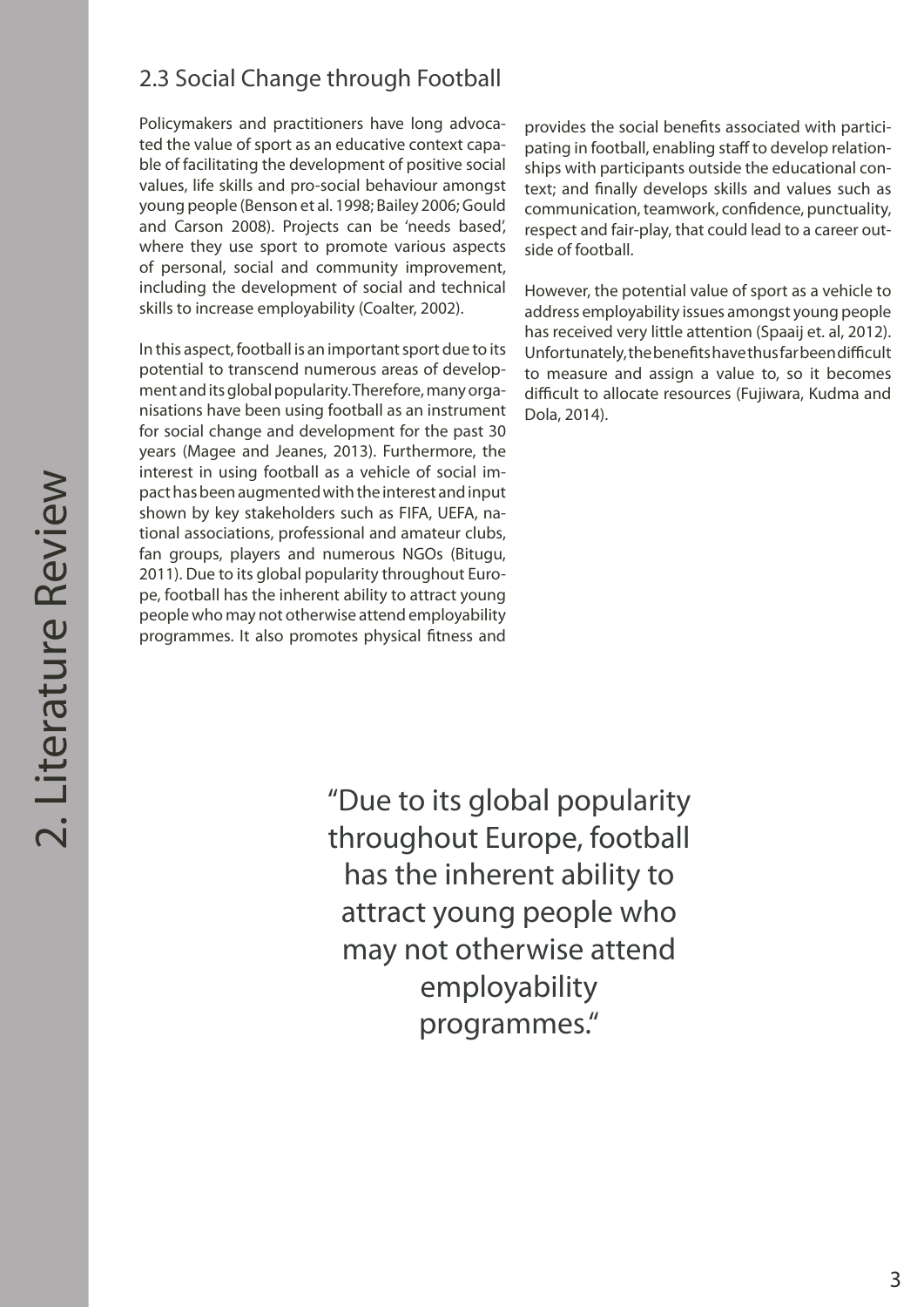#### 2.4 Potential Indicators to Help Measure Social Impact

When preparing a social impact study, the social problem needs to be identified and defined. Specific indicators are used to measure the short-term and long-term impacts of the proposed study on the target social problem (Wolk and Kreitz, 2008). Fujiwara, Kudma and Dolan (2014) identify health, education, civic participation, employment and economic productivity as possible indicators that can aid in the quantification of social impact in any study.

Such indicators can also be shaped to conform to the dynamics of a social impact study that focuses on sport. A study by Beneforti and Cunningham (2002) identified three types of indicators that would provide a holistic overview of a sports programme's achievements. These are programme viability and sustainability indicators, participation indicators and outcome indicators.

Programme viability and sustainability indicators are used to measure how the project is being managed and these can include turnover of sport officers, funding levels, community stability and adequacy of facilities and equipment. Participant indicators are used to focus and measure the community participation in the sport programme, and can include the participation of specific target groups in terms of gender, age, race, criminal background and so on. Finally, outcome indicators are identified to provide insight into changes in the area in which the programme is run, these including crime rates, school attendance, employment, violence and health status. By using a combination of such social and economic indicators, it is ensured that the organisation running the programme will have a vision that is grounded in a set of achievable, yet ambitious targets.

There has also been little research to validate social outcomes from sport. Many past findings re-

garding the social outcomes of sport depend on qualitative examinations by interviews, observations, focus groups, poetry readings and video messages (Jai-vie, 2003; Bailey, 2005; Beutler, 2008). It is this context of implementation of sport-based development programmes that much of the evidence produced by practitioners is met with scepticism, suspicion and disbelief over its reliability and validity – often because this evidence is framed as the "the power of sport" (Coalter, 2007, Coalter, 2010; Sugden, 2010; Levermore, 2011). The consensus is more that sport may have the capacity to elicit change, but that evidence at the moment is inconclusive at best (Coalter, 2010)

As a result, the roles and values of sport-based social initiatives may be undervalued and underleveraged to sponsors, partners or investors. Sponsors of sport often seek measurement of their investment both in terms of awareness for brands but also in terms of good will derived from social values (Cornwell, 2008). Therefore, standardized, quantifiable and systematic measurement would be useful to effectively communicate the social impact of sport with stakeholders.

What has emerged, in theory and practice, is a range of approaches to monitoring and evaluation that are now being implemented within the field of Sport for Development (SFD). These vary from impact and outcome evaluations, often evident within industry driven evaluations (e.g. Sport England), to theory driven approaches that may offer more insights on how and why impacts occur (Weiss, 1997). One such approach that shall be used in this report is Social Return on Investment (SROI). An ambitious and sometimes controversial approach, it claims to be holistic and comprehensive, and it uses a monetised language, combined with qualitative narratives, to express the different types of value created.

"The consensus is more that sport may have the capacity to elicit change, but that evidence at the moment is inconclusive at best."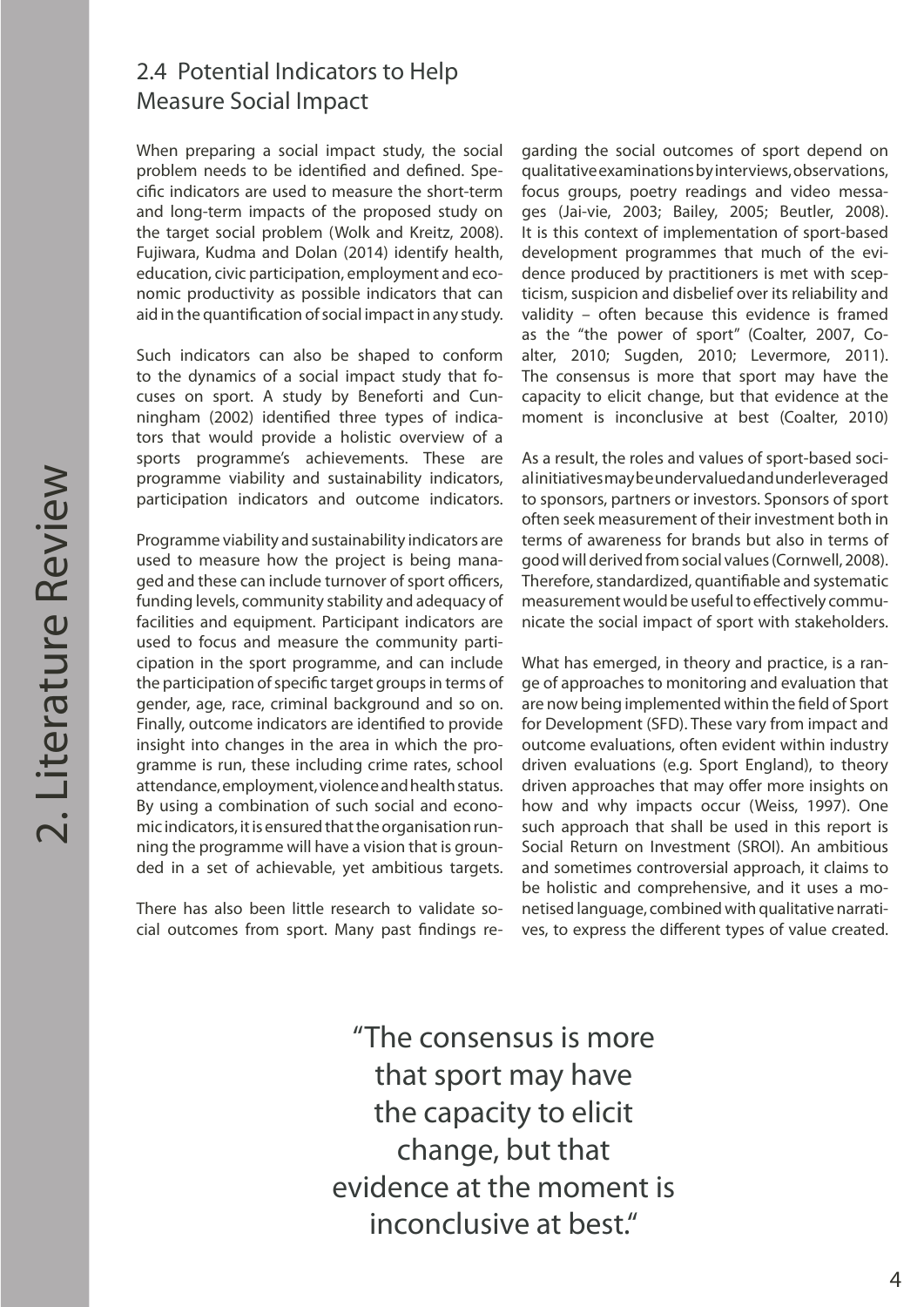#### 2.5 Social Return on Investment

Social Return of Investment refers to the process of measuring the impact of an intervention and the investment required to achieve that impact. Currently it is applied to social, environmental and economic values created by an organisation. This method was originally developed by REDF (Roberts Enterprise Development Fund) in the USA and was later picked up by the Hewlett Foundation and New Economics Foundation who began testing SROI. The UK Government joined and spread the technique over UK. Nowadays SROI has emerged as a preferred technique for measuring impact and outcomes in the third sector.

SROI comes from the same approach of ROI, which is an international financial ratio to measure the investment gain compared with the investment costs. However SROI should not be restricted to a number because its value goes beyond financial terms. Monetising the return on investment is beneficial in making it tangible and understandable. For example, a ratio of 3:1 means that for each Euro invested in a social intervention, three Euros are gained socially. To compute this ratio, Net Present Value of Benefits should be divided by Net Present Value of Investment. SROI uses elements of cost-benefit analysis (CBA) as costs and benefits are quantified and compared to evaluate the desirability of a given intervention expressed in monetary units (Layard and Glaister, 1994). It relies on seven principles: involve stakeholders, understand what changes

(for those stakeholders), value what matters (also known as the monetisation principle', only include what is material, do not over-claim, be transparent and verify the result.

SROI is also limited by some factors. For instance, the user based on their needs determines the outcome data required for the calculation. So if this data is not widely available, it can be time-consuming to acquire and difficult to compute. Moreover, it is dangerous to focus only on the ratio. The ratio is only meaningful within the wider narrative about the organisations. Just as an astute investor would not make a financial decision based on just one number, the same practice applies to this social measurement tool. For this reason, comparisons between organisations just based on the ratio are not recommended.

In the context of football and employability, as the organisations analysed are involved, the SROI methodology would measure more than simply the financial gain to the principle stakeholder – i.e. the owners of the organisations. It would also consider how the NGOs create social value for other stakeholders such as local communities and then monetise these through the use of financial proxies. These measures of value are then combined to give one total figure for the net benefits resulting from a club's activities, which can be contrasted with the investment needed to achieve this to give a robust estimate of the social return produced by this investment.

"Social Return on Investment refers to the process of measuring the impact of an intervention and the investment required to achieve that impact."

#### The Process of SROI Carrying out an SROI analysis involves 5 stages

1.

Establishing scope and identifying key stakeholders - It is important to have clear boundaries about what the SROI analysis will cover, who will be involved in the process and how. Generally, service users, funders and other agencies working with the client group are included in an SROI.

2.

Mapping outcomes - Through engaging with stakeholders an impact map (also called a theory of change or logic model), will be developed which shows the relationship between inputs, outputs and outcomes.

3.

Evidencing outcomes and giving them a value - This stage involves finding data to show whether outcomes have happened and then giving them a monetary value.

4.

Establishing impact - Those aspects of change that would have happened anyway or are a result of other factors are ta-

ken out of the analysis.

#### 5.

Calculating the SROI - This stage involves adding up all the benefits, subtracting any negatives and comparing the result with the investment. This is also where the sensitivity of the results can be tested.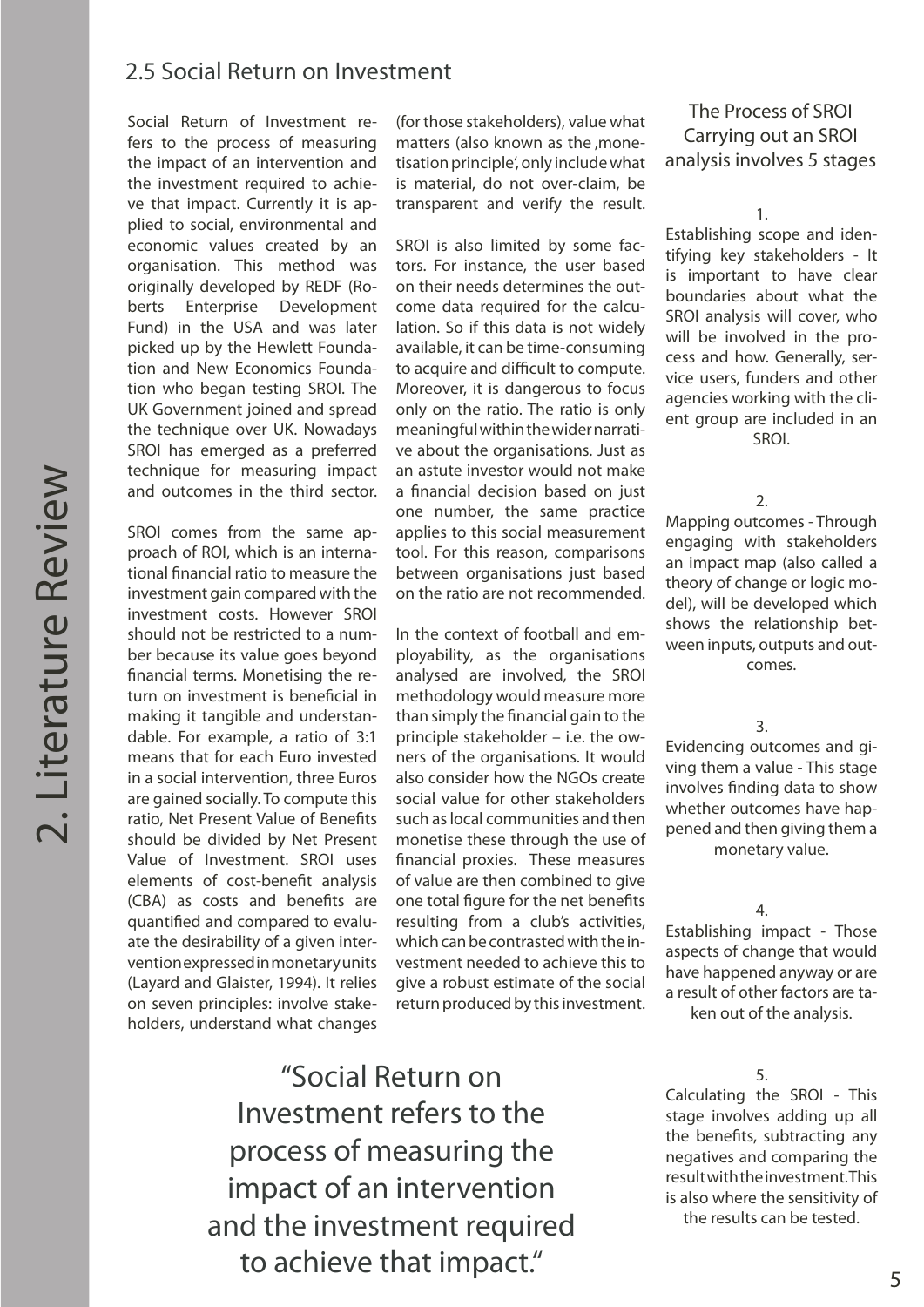## 2.6 Benefits of Programmes on the Local Community

The benefits of social impact programmes generally accumulate slowly, but one may presume that the positive net benefits to society to be the returns from the programme (Fitzpatrick, 1998). Such benefits surely exist since communities exposed to social impact programmes generally tend to continue funding them after engaging positively with them, but they are often very difficult to determine.

There are several benefits that have been documented as being a result of sport centred social impact programmes. This is mainly due to the fact that sport is considered as an important tool in the social inclusion of excluded social groups. As such, sport has a high potential for contributing towards the social and economic regeneration of urban neighbourhoods, decreased delinquency, greater social cohesion, improved individual physical and mental health, greater academic success and increased employment (Beneforti and Cunningham, 2002; Zamanian, Zameni, Forouzandeh and Haghighi, 2012).

#### Employability

Sport programmes contribute further to economic development of local communities by providing a cost-efficient method of improving employability, especially among young people (UNOSDP, 2005). Through the provision of core skills such as teamwork, leadership, discipline and the value of effort, sport provides young people with a constructive activity that ultimately contributes to the reduction of juvenile crime and anti-social behaviour. Furthermore, apart from providing employment opportunities, sport programmes also encourage the demand for goods and services in local communities.

By using football and other sports programmes to generate a positive social outcome, affected communities can benefit directly by "increase[ing] the employment potential of participants through the provision of training opportunities such as coaching and umpiring accreditation" (Beneforti and Cunningham, 2002).

#### Crime Reduction

Another key positive outcome of football based social programmes is in crime prevention, which generally occurs as an indirect result (Cameron and Mac-Dougall, 2000). Sport programmes do not actively seek to reduce the crime rate in targeted communities, but this generally occurs as a result of activities that steer young people away from trouble. In the UK, football has been long associated with community crime prevention, in particular, Liverpool Football Club, which has been operating such programmes throughout the city (Cameron and MacDougall, 2000). Crime reduction occurs through sports-induced socialisation and also through keeping young people entertained and occupied in their free time (Zamanian et al., 2012). However, one should be aware that sport cannot solely compensate for the shortcomings in communities that are highly susceptible to juvenile delinquency.

"Sport programmes contribute further to economic development of local communities by providing a cost-efficient method of improving employability, especially among young people."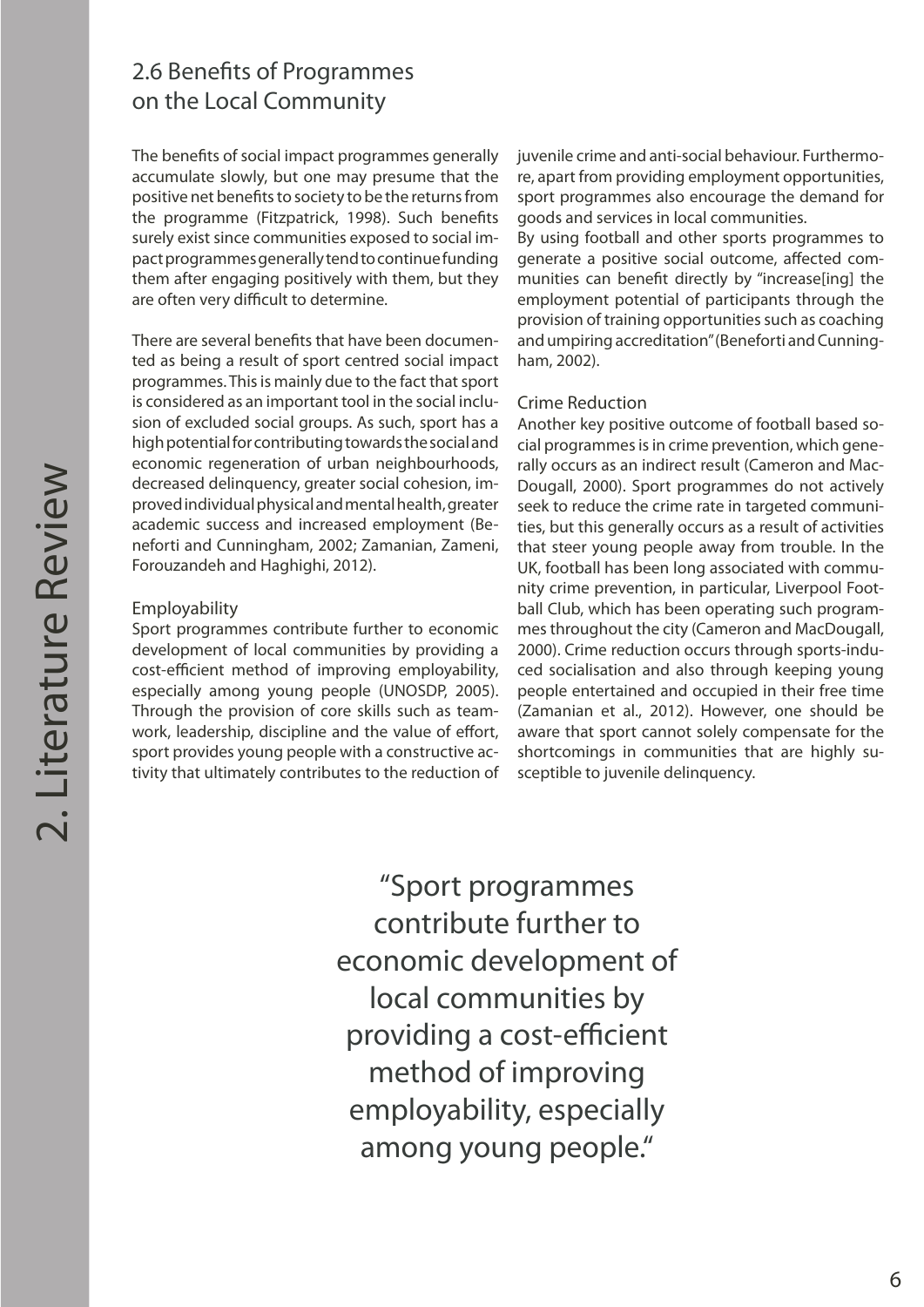## METHODOLOGY

This study was conducted to explore the social impact of football based employability programmes on young people in different locations around Europe. Interviews for this research covered members of the management team and coaches of the programmes. This allowed for an in depth analysis of the organisations themselves and how the programmes functioned on ground level. In general, information was obtained to measure the social impact of individual organisations, but where possible the interviews and survey were designed to allow for crossorganisational analysis and discussion. The current chapter will provide an account of the general data collection and analysis approach in support of the present study.

Qualitative research methods were used throughout, and consisted of unstructured questionnaires

### 3.1 Unstructured Surveys

For this purpose unstructured questionnaires (see Appendix 10.2) were employed, as these are ideal when using an informal approach towards data collection (Parfitt, 2005). Such questionnaires contain unstructured questions about a particular topic or issue in which participants can provide free responses and express their opinions in an entirely open-ended manner (Simon, 2006).

This method was used to obtain information about the overall structure of the organisations investigated. This includes information regarding the aim and goals of the schemes, investments made in the programmes, stakeholders involved, employability rates of programme participants, participation figures of the programmes and how the organisations are currently measuring their social impact.

They were also used to obtain key numerical data (such as stakeholders, inputs, outputs, outcomes

and semi-structured interviews. By using two different methods, information was presented in different ways for different audiences, ensuring beneficial outcomes for the participants (Mayoux, 2006). Both these types of methods were employed by a study commission by Supporters Direct (2010), where they investigated the community value of Football in England.

The research focuses on the overall impact of programmes to the participants and the wider community from both a participatory and organisational perspective. The methodology will occur in two stages; firstly a survey to determine how the organisations operate at management level. Secondly, interviews will be applied to obtain insight on the experiences of participants and staff within the programmes.

and indicators) that could be used to extrapolate a value for the Social Return on Investment (SROI) for each of the programmes investigated.

#### Secondary Research

Secondary research was carried out to gain further information about the organisations and to acquire theories and knowledge to support the analysis and discussion. These texts and statistics were presented in the literature review. The calculation of SROI was also made possible through the provision of national statistics from the four countries concerned (UK, Portugal, France and Germany), as well as specific case studies on how SROI can be calculated for similar sport based social programmes. Results obtained from the SROI calculations were compared to other organisations that are implementing employability programmes to gain a broader insight.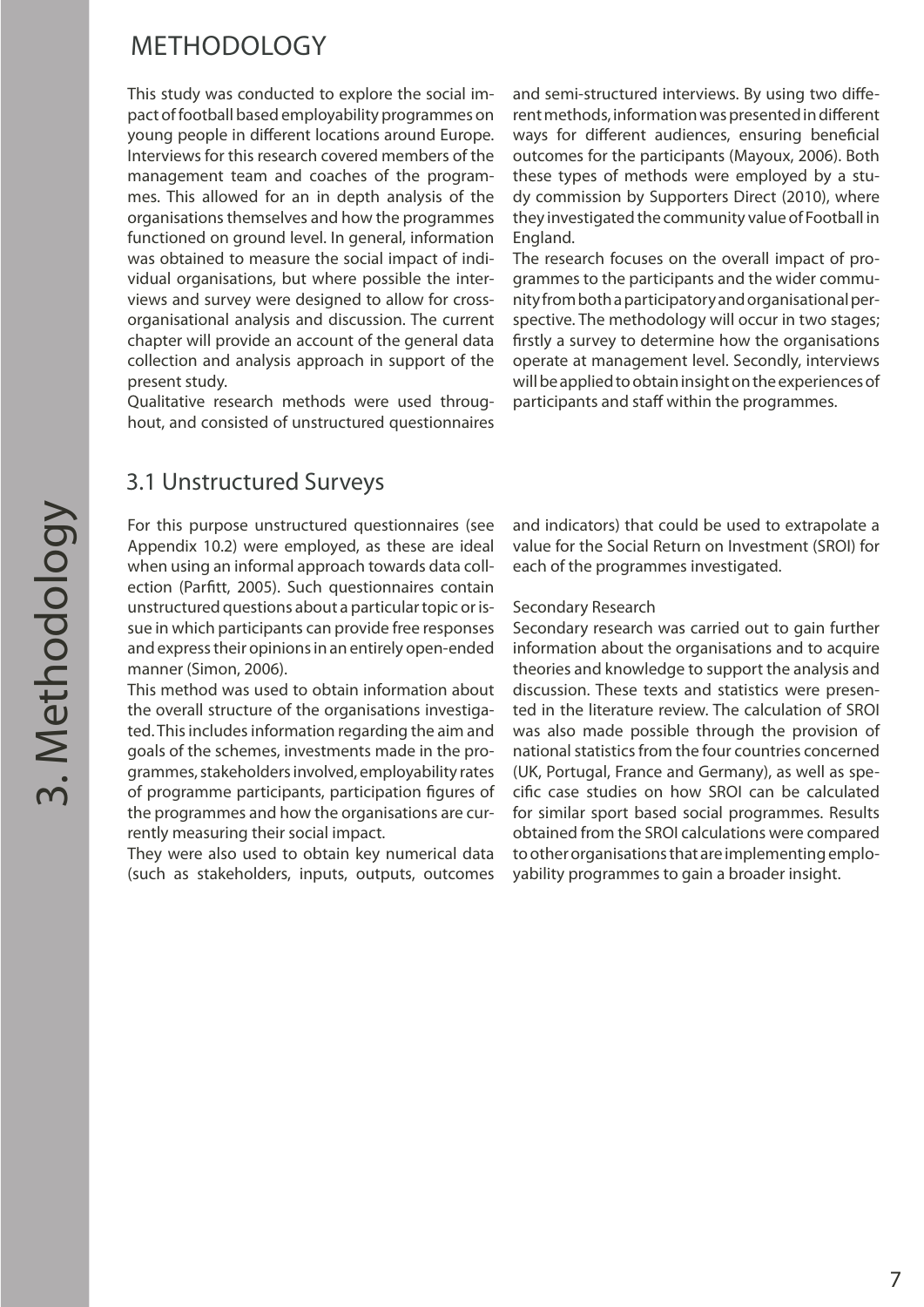## 3.2 Social Return on Investment (SROI)

SROI is a process of measuring the impact of an intervention and the investment required to achieve that impact and in the case of this study is applied to employment and crime re-offending indicators. It must be made clear that these measurements are only an estimate and do not offer a complete picture of the programmes social impact. For example, when comparing 'hazard rates' (moving from unem-

ployment to employment) to national statistics the only available data was from the UK and so this figure was used for all organisations. It is also possible that local statistics within the UK differ from overall national figures and therefore this must be taken into account. The study has incorporated these limitations into the analysis section as best as possible.

#### Stage 1

#### Establishing scope and identifying key stakeholders

It was decided that key stakeholders would include participants, volunteers/staff, investors/donors, the local authorities/governments and the organisations themselves.

These stakeholders would:

- cover all the activities of the organisation over one year.
- be used to calculate investment into the programme.

#### Stage 2 Mapping outcomes

Through discussions with the management team of each organisation, the inputs, outputs and outcomes were identified for each organisation.

INPUTS staff time, overheads equipment & facilities **OUTPUTS** measurable units of production e.g. number of participants OUTCOMES the outcomes represent the loss or gain for each stakeholder involved e.g. increased employability rates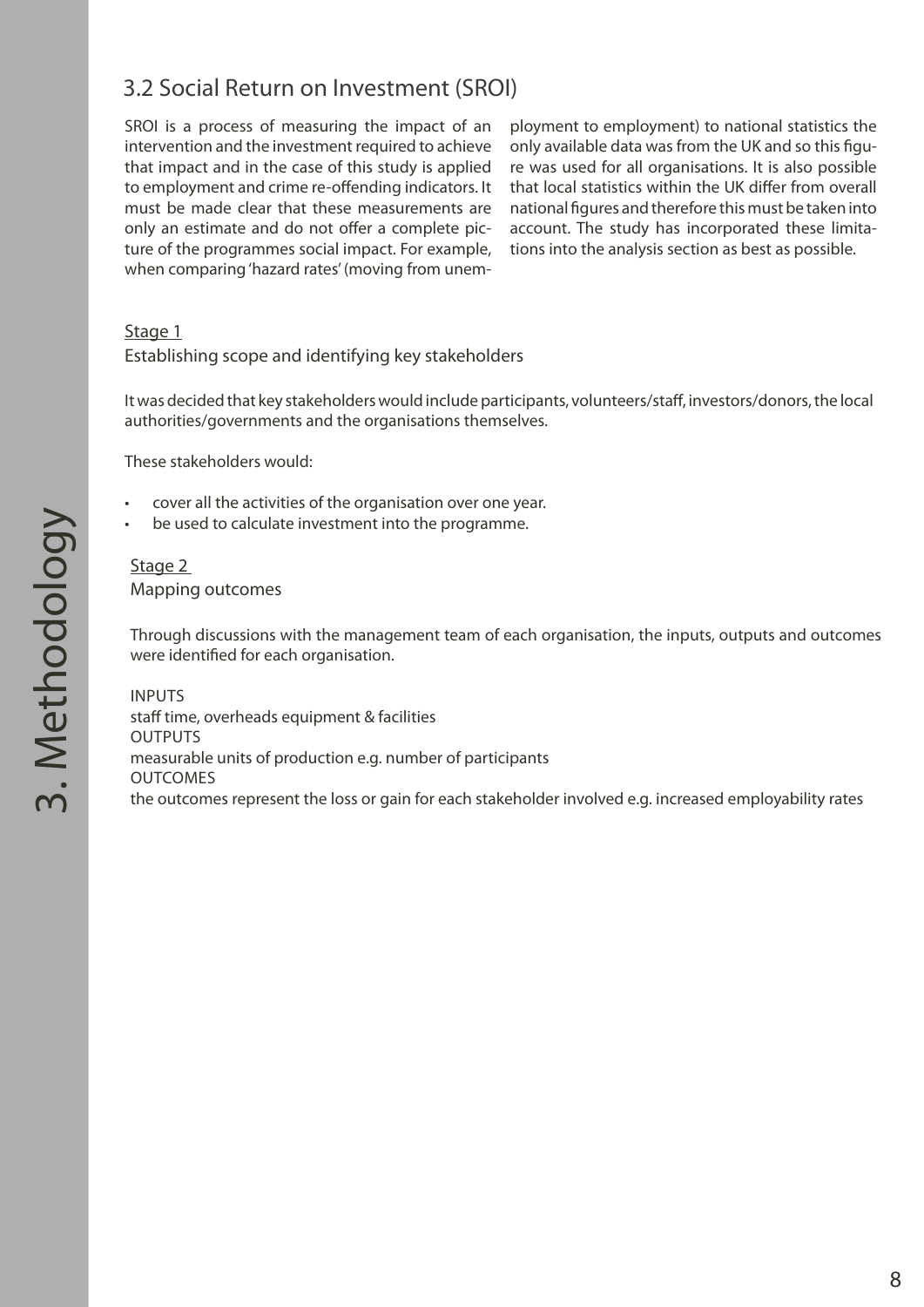#### Stage 3 Evidencing outcomes and giving them value

Employment and crime re-offending outcomes indicators were identified showing whether the outcome had been achieved or not. For example, for the 'increased employment' outcome the indicator was 'percentage of participants moving into employment in the year after completing the programme.

Then for each indicator a financial gain/loss to both the individual and the state was calculated based on national statistics in which the organisation was based, and the average number of people finding work from the programme.

Yearly Saving  $= A \times B$ 

Where:

Yearly savings is the yearly state savings from people finding a job.

A is the yearly state benefit allowance B is the average number of participants finding work in the year after completing the programme Client Savings  $= C \times B$ 

Where:

Client savings is the participant savings from people finding a job.

C is the increased difference in yearly earnings B is the average number of participants finding work in the year after completing the programme

#### EXAMPLE: Street League

| Yearly state bene-<br>fits allowance<br>$(E)/per$ person | Individuals<br>completing<br>programme | Percentage of peo-<br>ple finding job | Average number<br>of participants<br>finding work from<br>sport programme | Yearly state<br>savings from peop-<br>le finding job $(E)$ |
|----------------------------------------------------------|----------------------------------------|---------------------------------------|---------------------------------------------------------------------------|------------------------------------------------------------|
| 2982.2                                                   | 15                                     | 45                                    | 6.75                                                                      | 20129.85                                                   |
|                                                          |                                        |                                       |                                                                           |                                                            |
|                                                          |                                        |                                       |                                                                           |                                                            |
|                                                          |                                        |                                       |                                                                           |                                                            |
|                                                          |                                        |                                       |                                                                           |                                                            |
| Increased<br>difference in<br>earnings $(E)$             | New job earnings<br>(E)                |                                       |                                                                           | Client savings as<br>a result fo joining<br>programme (£)  |
| 10142.6                                                  | 13124.8                                |                                       |                                                                           | 68462.55                                                   |
|                                                          |                                        |                                       |                                                                           |                                                            |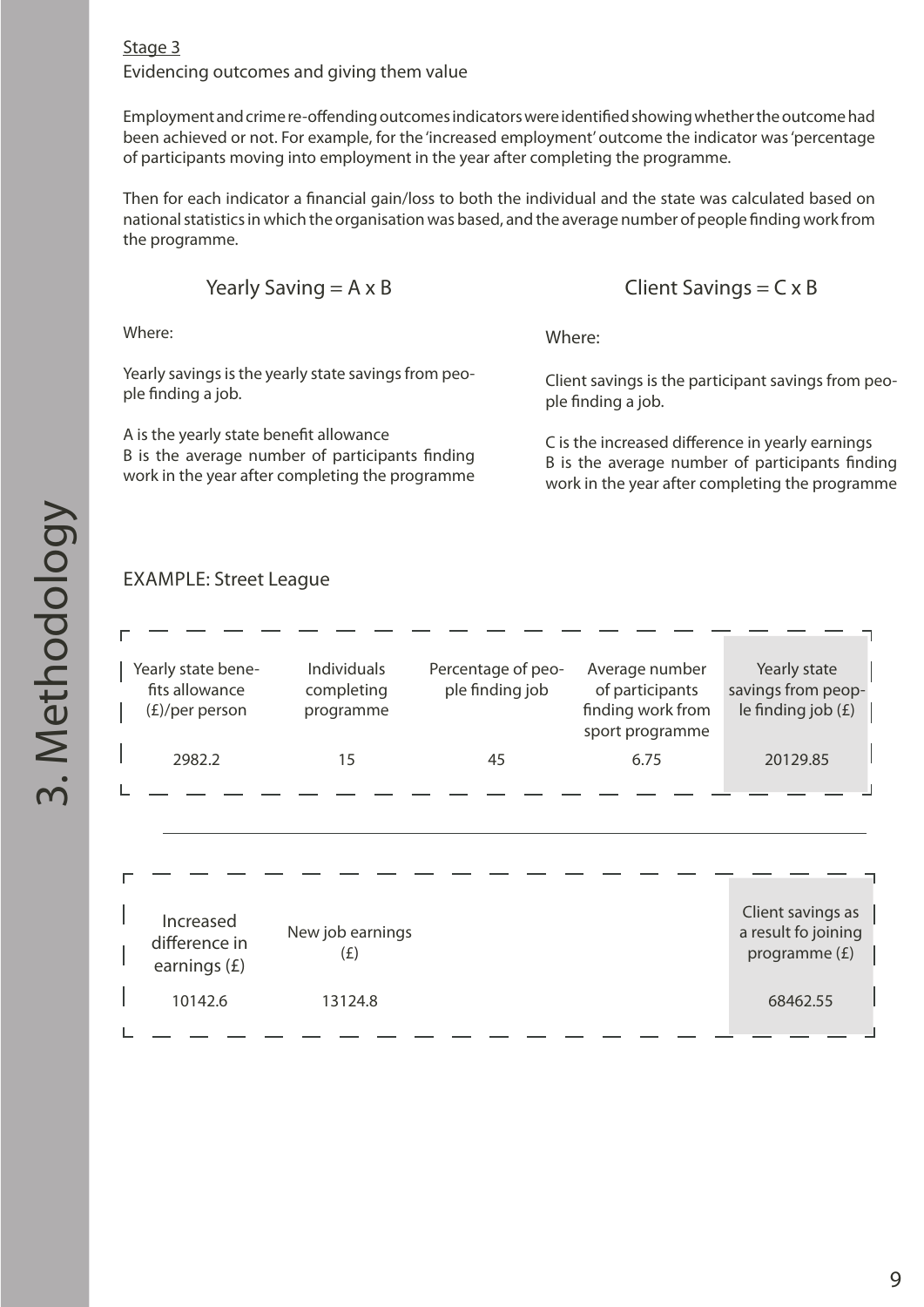#### Stage 4 Establishing impact

To calculate the impact, the deadweight (what would have happened anyway) must be calculated for each outcome measured, and then deducted from the 'percentage of people finding a job' to provide the 'present value (impact) of the programme on each indicator'.

Where:

D is the Hazard rate (% of unemployed NEET's) entering employment in a given year E is the percentage of people finding a job

Present Value Emplyment = 
$$
\frac{\text{Yearly Savings} \times \text{Client Savings}}{1/\text{Deadweight}}
$$

Deadweight =  $\frac{D}{D}$ 

E

Where:

Present value is the present value of the programme on emplyment

#### EXAMPLE: Albion in the Community

| Yearly state bene-<br>fits allowance<br>$(E)/per$ person | Individuals<br>completing<br>programme                  | Percentage of<br>people finding job                            | Average number<br>of participants<br>finding work from<br>sport programme | Yearly state<br>savings from peop-<br>le finding job $(E)$ |
|----------------------------------------------------------|---------------------------------------------------------|----------------------------------------------------------------|---------------------------------------------------------------------------|------------------------------------------------------------|
| 2982.2                                                   | 46                                                      | 60                                                             | 27.6                                                                      | 82308.72                                                   |
|                                                          |                                                         |                                                                |                                                                           |                                                            |
|                                                          |                                                         |                                                                |                                                                           |                                                            |
|                                                          |                                                         |                                                                |                                                                           |                                                            |
| Increased<br>difference in<br>earnings $(f)$             | New job earnings<br>(E)                                 |                                                                |                                                                           | Client savings as<br>a result fo joining<br>programme (£)  |
| 3670                                                     | 6652.2                                                  |                                                                |                                                                           | 101292                                                     |
|                                                          |                                                         |                                                                |                                                                           |                                                            |
|                                                          |                                                         |                                                                |                                                                           |                                                            |
|                                                          |                                                         | UK Hazard rate for those without a degree $16-24$ (%) = 0.2260 |                                                                           |                                                            |
|                                                          |                                                         |                                                                |                                                                           |                                                            |
| Yearly state<br>savings from peop-<br>le finding job (£) | Client savings as<br>result of joining<br>programme (£) | <b>DEADWEIGHT</b>                                              |                                                                           | Present value of<br>programme on                           |

82308.72 101292 0.3767 114444.45

employment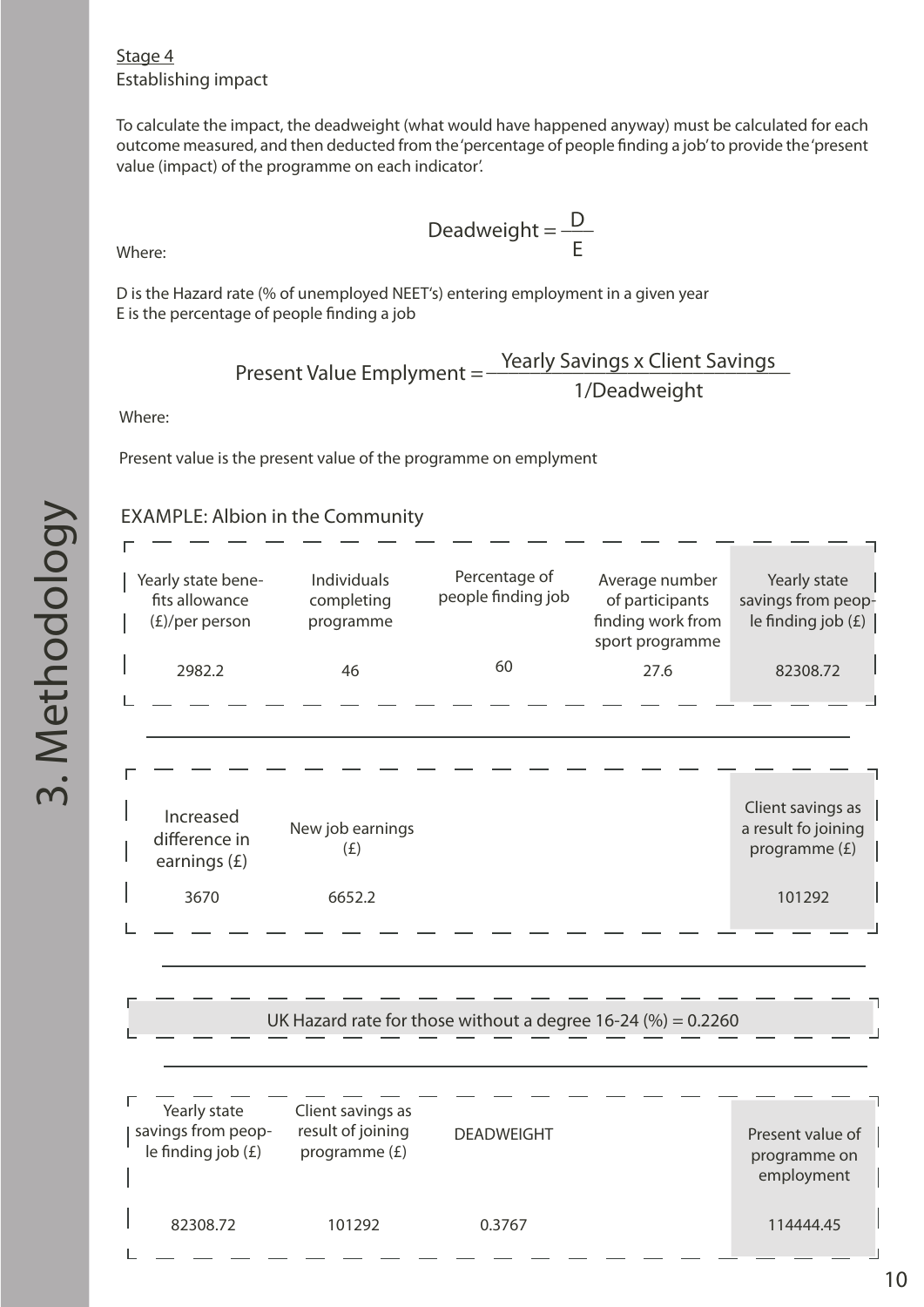#### Stage 5 Calculating the SROI

#### Total Present Value of the Programme on Society

The present value of the programme on employment and crime re-offending were then added together to give a 'total present value of the programme for the 1st year. This figure was then multiplied five times (deducting 10% each year for a 'drop off' in effectiveness and 3.5% discount rate) to give the 'total present value of the programme on society' over a five-year period.

#### Total Present Value = Present Value Employment + Present Value Crime

Where:

Total Present Value is the total present value of the programme in year 1 Present Value Employment is the Present Value of Programme on Employment Present Value is the Present Value of Programme on reducing Reoffending

#### Total Value Society = Year  $1 +$  Year  $2 +$  Year  $3 +$  Year  $4 +$  Year  $5$

Where:

Total Value Society is the total present Value of the programme on society Year x is the total present value of the programme in year x (minus 10% drop off and 3.5% discount rate)

#### EXAMPLE: Sport 4 Life

| Present value of<br>programme on<br>emplyment $(f)$<br>$-3149.95$ | Present value of<br>programme on<br>reducing<br>reoffending (£)<br>19344 |                                    |                                                        |                                           | Total present<br>value of<br>programme year 1<br>16194.05  |
|-------------------------------------------------------------------|--------------------------------------------------------------------------|------------------------------------|--------------------------------------------------------|-------------------------------------------|------------------------------------------------------------|
|                                                                   |                                                                          | Yearly Drop-off<br>(10% reduction) |                                                        | Discount rate<br>(i.e. overheads<br>3.5%  | Total present<br>value of<br>programme<br>on society $(E)$ |
| <b>TOTAL</b> present<br>value of the<br>programme                 | Year 1<br>Year <sub>2</sub><br>Year <sub>3</sub><br>Year 4<br>Year 5     | 1.1<br>1.1<br>1.1<br>1.1<br>1.1    | 16194.05<br>14721.86<br>13383.51<br>12166.83<br>116075 | 1.035<br>1.035<br>1.035<br>1.035<br>1.035 | 15646.42<br>14224.02<br>12930.93<br>11755.39<br>10686.72   |
|                                                                   |                                                                          |                                    |                                                        |                                           | 65243.38                                                   |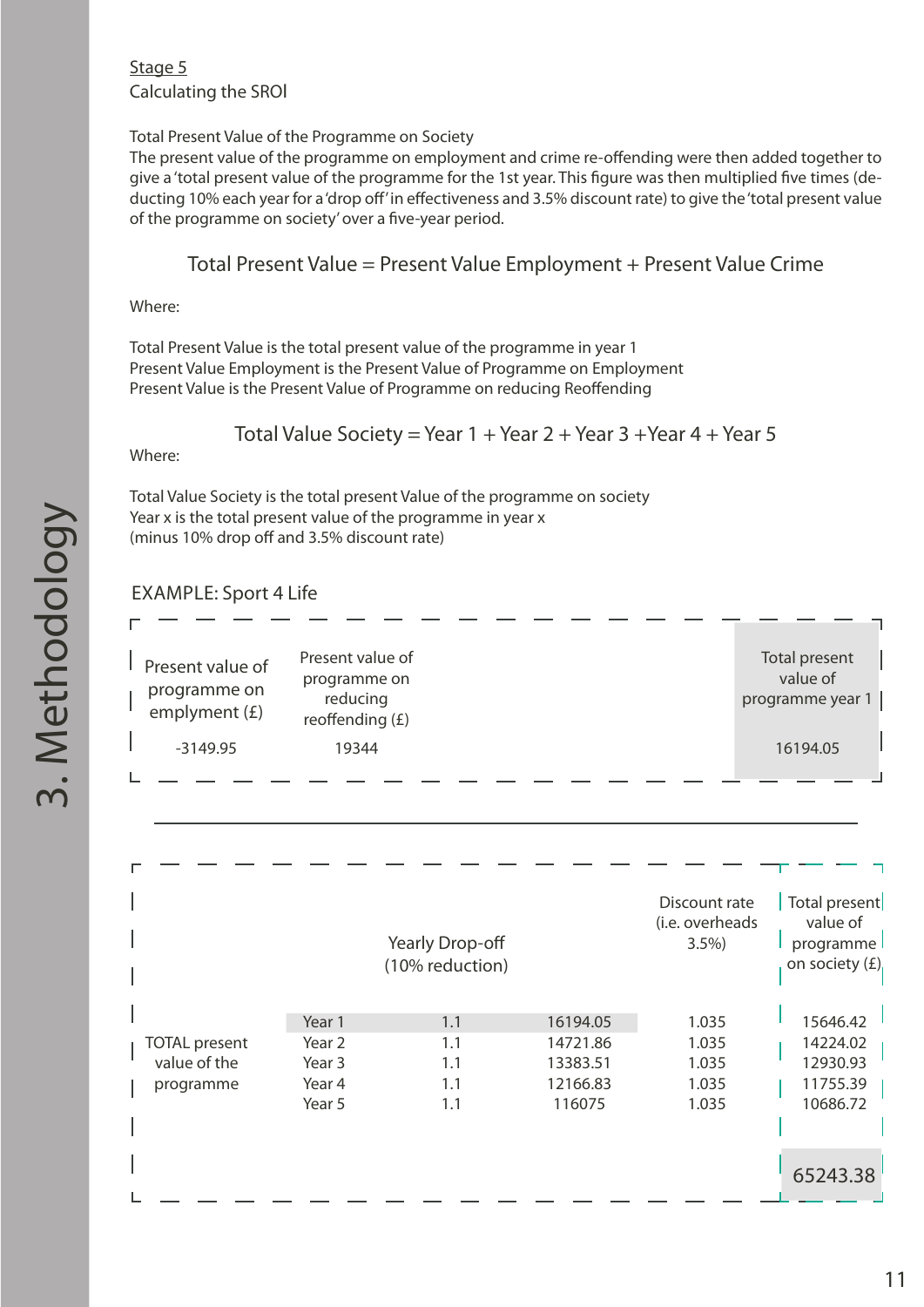SROI Ratio Calculation

The SROI ratio is calculated by dividing the 'total present value of the programme on society' by the 'total input into the programme' (time and money). For the UK organisations the calculation is presented in £ and for SdlV it is presented in  $\epsilon$ .

Where:

SROI = \_\_\_\_\_\_\_\_\_\_\_\_\_\_\_\_\_\_\_\_ Total Value Society Input into Program

SROI is the Social Return on Investment

Total Value Society is the Total present Value of the programme on society Input into programme is Input of the money into the programme

EXAMPLE: Sport dans la Ville

| Total present<br>value of<br>programme on<br>society (£) | Input value $(E)$  | SROI(£) |
|----------------------------------------------------------|--------------------|---------|
| 6825294.39                                               | 752520             | 9.07    |
|                                                          | <b>SROI 1:9.07</b> |         |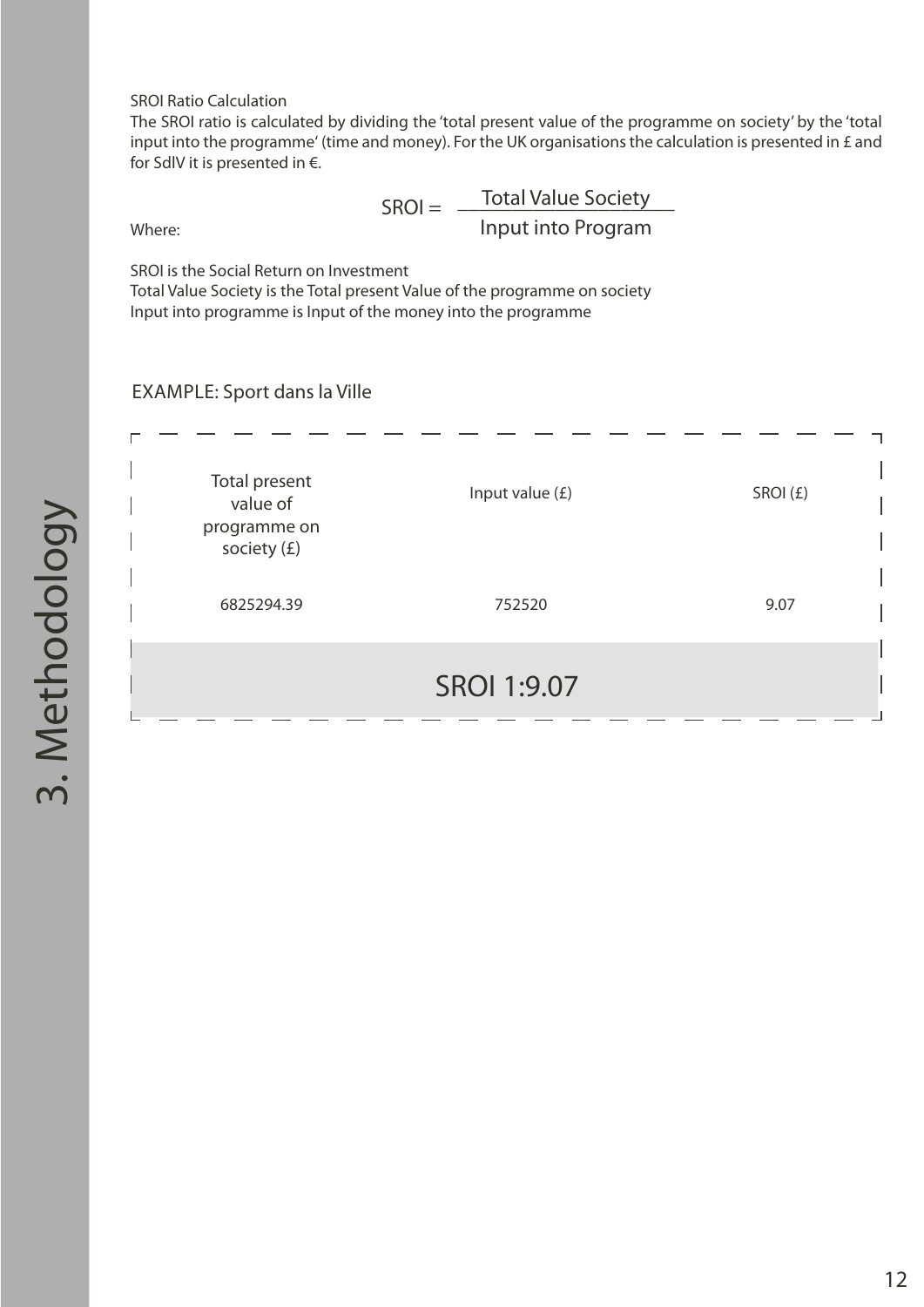## 3.3 Semi-structured Interviews

The second stage of the methodology explored the experiences of participants and staff in the targeted football based programmes through the use of semistructured interviews for the eight participating organisations.

Semi-structured interviews are the most frequently used and diverse type of interviews. Generally, the researcher follows a specific agenda with preestablished themes, but the interview itself is loosely structured as this allows participants to answer questions subjectively (Arksey and Knight, 1999). Semi-structured interviews are the only type of interviews that can allow important themes to be covered, but also provide an excellent opportunity for

#### 3.3.1 Conducting and Recording

#### of Inverviews

Six out of the sixteen interviews took place on site visits to the organisations at CAIS (Lisbon), Sport dans la Ville (Lyon) and Sport4Life (Birmingham). The rest were conducted via Skype. From the Skype interviews, five interviews (with members of the management team) were not recorded but used to complete the survey and the other five semi-structured interviews were recorded by using audio recordings, which is preferred over note taking, since the participants to build on their own thoughts (Willis, 2006). While unstructured interviews could have enabled an excellent way of developing the research questions, they cannot function well in a study such as this one, which is limited by time.

In this study, semi-structured interviews were implemented in order to obtain an in-depth overview of how targeted sport-based programmes function, the benefits that participants and communities gain from them, and what improvements can be made to bolster their success. Questions in interviews were focused on roles, needs and opinions, and looked into successes and failures of the programme at ground level (see Appendix 10.1).

latter may interfere with the flow of the discussion and reduce the researcher's concentration (Willis, 2006). Interviewees were advised that the session was being recorded to comply with ethical considerations; however note taking was also used as a 'fallback' measure, which also allows certain changes in body language to be noted, and also for certain 'off the record' comments to be recorded (Arksey and Knight, 1999).

#### 3.3.2 Participant Selection

The overall aim of the study is to measure the social impact of the programmes and therefore the choice was made to concentrate mainly on management team and coaches. This was because they had the best insight into how the programme is run at both an operational level and at ground level.

| Respondent     | Organisation Represented | Role in Organisation       |  |
|----------------|--------------------------|----------------------------|--|
| Mark           | <b>Start Again</b>       | <b>Director</b>            |  |
| Stuart         | <b>Start Again</b>       | Coach                      |  |
| Pedro          | CAIS                     | Participant                |  |
| <b>Mattias</b> | CAIS                     | Coach                      |  |
| Goncalo        | CAIS                     | Project Coordinator        |  |
| Nabil          | Sport dans la Ville      | Coach                      |  |
| Claire         | Sport dans la Ville      | Programme Director         |  |
| Younis         | Rheinflanke              | Coach                      |  |
| Andreas        | Rheinflanke              | Programme Manager          |  |
| David          | Sport4Life               | Coach                      |  |
| Saad           | Sport4Life               | Project Manager            |  |
| Callum         | <b>Street League</b>     | Coach                      |  |
| Nigel          | <b>Street League</b>     | <b>Commercial Director</b> |  |
| Mark           | Albion in the Community  | Manager                    |  |
| <b>Stuart</b>  | Albion in the Community  | Head of Health             |  |
| Sebastian      | <b>KICKFAIR</b>          | Participant                |  |
| Steffi         | <b>KICKFAIR</b>          | <b>General Director</b>    |  |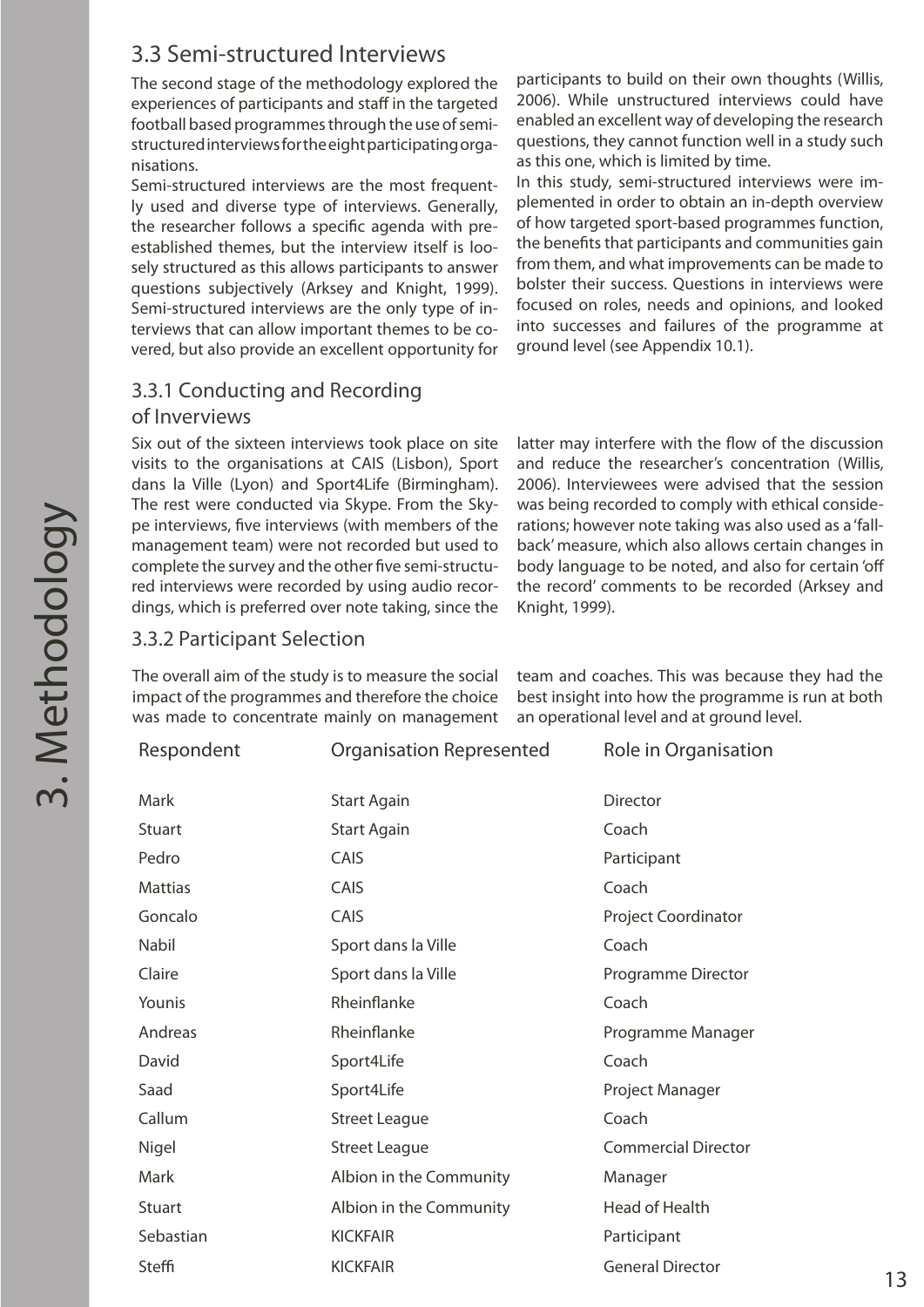#### 3.3.3 Limitations of Selected Methods

- Only two interviews were conducted for each organisation and therefore non-statistical data such as recommendations, successes and failures cannot be fully supported and verified.
- The organisations all function in slightly different ways and so it is difficult to justify trends within the analysis.
- SROI is still a fairly new framework and therefore has its limitations. For example, the 'hazard rate' (moving from unemployment to employment) for NEET's (aged 16-24 and without a degree) was only available from the Office for National Statistics in the UK. Therefore when using 'hazard rate' (deadweight) in SROI calculations for organisations outside the UK, the same figure had to be used.
- Another perceived limitation of SROI, as with other types of evaluation is that it is difficult to compare results between organisations. This is in light of the space for personal judgement, which could make it possible to inflate or deflate the value created. Therefore it is vital that the overall SROI ratio should not be viewed in isolation. The analysis that accompanies the SROI ratio is crucial as it ensures transparency and makes it possible to see some of the choices that have been made, about what to measure and how to value an impact. SROI should not be viewed as being all about the final financial ratio. This attracts scepticism and criticism and means many of its benefits are overlooked.
- The external SROI figures are generated based on national statistics and therefore might not reflect the figures for that specific area.

## 3.4 Analysis Techniques

#### DATA ORGANISATION

Given the voluminous amounts of data gathered, the material was organised in a presentable and readable format, by organising transcripts under the key themes (Crang, 2005).

#### IMMERSION IN DATA

The researcher needed to be familiar with the data, so this was read multiple times to make sense of all the people and quotations. Moreover, Cope (2010) argues that rereading the original material makes theme identification simpler, since recurrent topics became easily notable.

Categorizing into themes – The process of finding particular categories involves the identification of evident patterns expressed by participants. Categories produced were internally consistent, but equally distinct from each other.

#### CODING

Coding involves the use of interpretive codes to thoroughly mark certain the interview and focus transcripts (Jackson, 2001). 'In vivo' codes consisting of the participant's language were generally used, along with words or short phrases.

#### INTERPRETATION

Codes are not the end of analysis, because even though they further organize the data, they do not provide an explanatory framework (Crang, 2005). As such, the researcher determines how well the selected codes explain the story that is unfolding.

#### FINDING ALTERNATIVE UNDERSTANDINGS

Once categories and themes have been developed, the researcher needs to consider the possibility of developing alternative understandings, by challenging what is initially perceived and taking into account negative instances of patterns.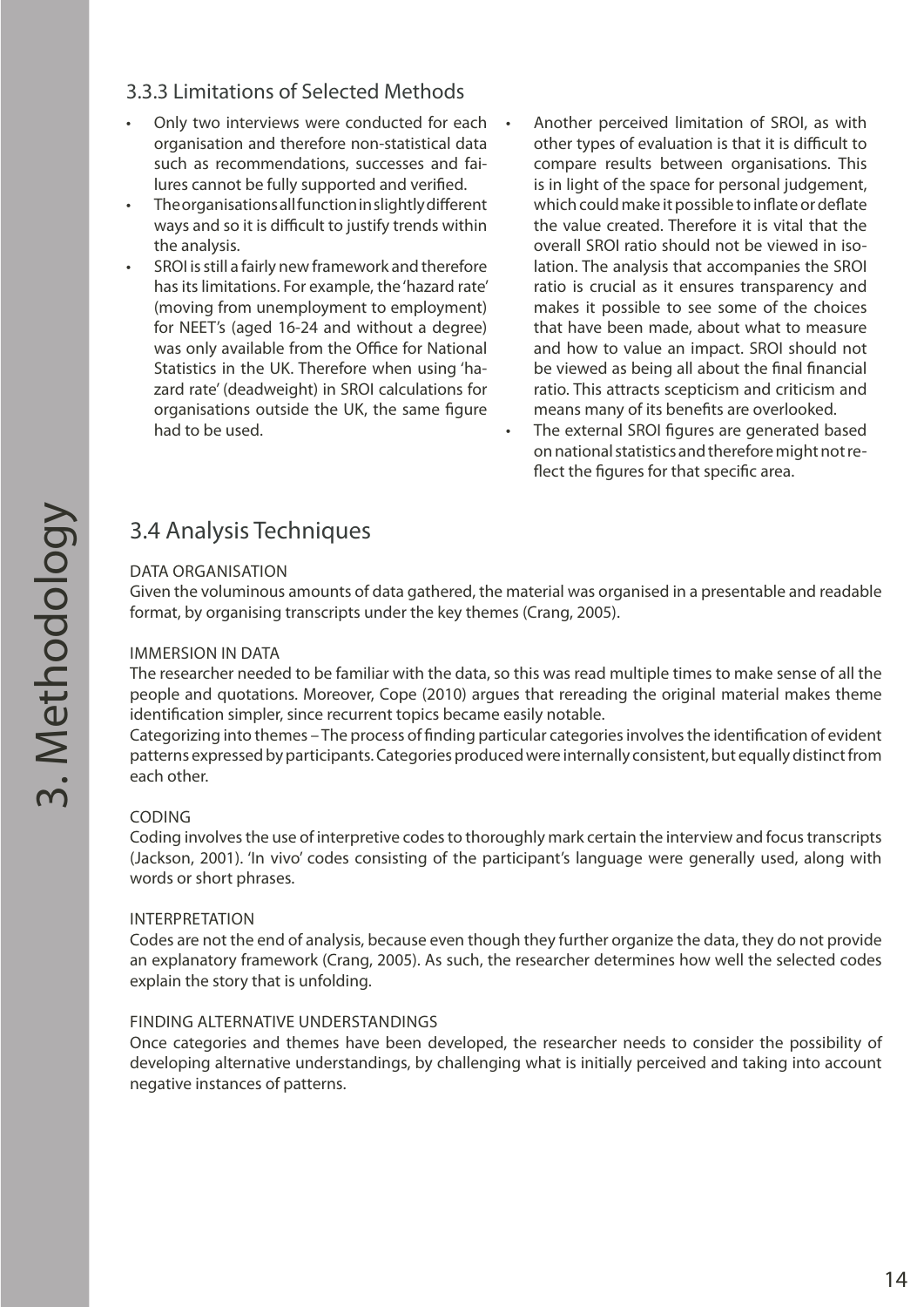## CROSS-ORGANISATIONAL TRENDS AND DISCUSSION

#### 4.1.1 Football as a Tool

Football is one of the main reasons why football is used for such social programmes, as it is easier to attract and mobilise participants to join a programmewhich uses a sport as a focus. In fact, five coaches from five participating organisations (Sport dans la Ville, Albion Goals, Start Again, Sport4Life and CAIS) have indicated that football is the ideal 'hook' or 'carrot' to entice participants to join the program. "When we have external courses about job searches or employment skills, football is that carrot to coax them in" (Stuart, Start Again).

Both participants and coaches from CAIS and Rheinflanke also indicated how important football is as a tool for making friends, providing important social skills that the participants require. Furthermore, coaches from these same two organisations commented that football can generally be used as the perfect analogy to replicate how participants should behave in other aspects in other lives, be it on the job, with family or friends.

### 4.1.2 Skills Adopted

As a team sport, there are several skills used in football that are easily transferable to daily life. Interviewed organisations listed several such skills, but there seems to be a general consensus amongst them on which skills are of utmost importance. Firstly, because football is essential in building self confidence, as stated by Kaufman and Wolf (2010), and these programmes generally attract participants from deprived areas, one can assume that they would lack basic confidence in their abilities.

"Football is a very quick approach to self confidence. You can see all their successes in football can mean the same for other aspects of life." Younis (Coach)

Secondly, teamwork is another key skill that is adopted by participants. Teams need to work together and rely on each other to win the match, and such a skill is a fundamental to participants in their future workplace. Furthermore, coaches and participants from KICKFAIR, Sport4Life and Sport dans la Ville indicated how important football is in the development of organisational skills. Most programmes allow players to organise themselves before and after workshops, thereby instilling the importance of being prepared before an activity, and being organised to clear up after it has finished.

Finally, football is also an important tool to improve awareness about personal health. Coaches from participating organisations commented on how participants from substance abuse backgrounds drastically improved their fitness during the programme. Mark, from Albion in the Community, also indicated that they encourage participants to reduce their drug and alcohol consumption, and this is mainly achieved by explaining to participants how their bodies are improving as a result of regular play.

#### 4.1.3 Love for Football

A recurring notion between interviewed individuals was the love for football. Participants from CAIS and KICKFAIR mentioned how their love for football was the primary factor that brought them to the programme, as they would be much more willing to do something they love rather than learning through mundane sessions. When Sebastian, a participant in the KICKFAIR program, was asked about what motivated him to participate, he replied that "the first thing is the love of football". Coaches from at least three participating organisations also commented about how their personal love for the sport was the main factor that pushed them to join the programmes. They also indicated how the love for football is a main factor why programmes are so popular in their respective areas.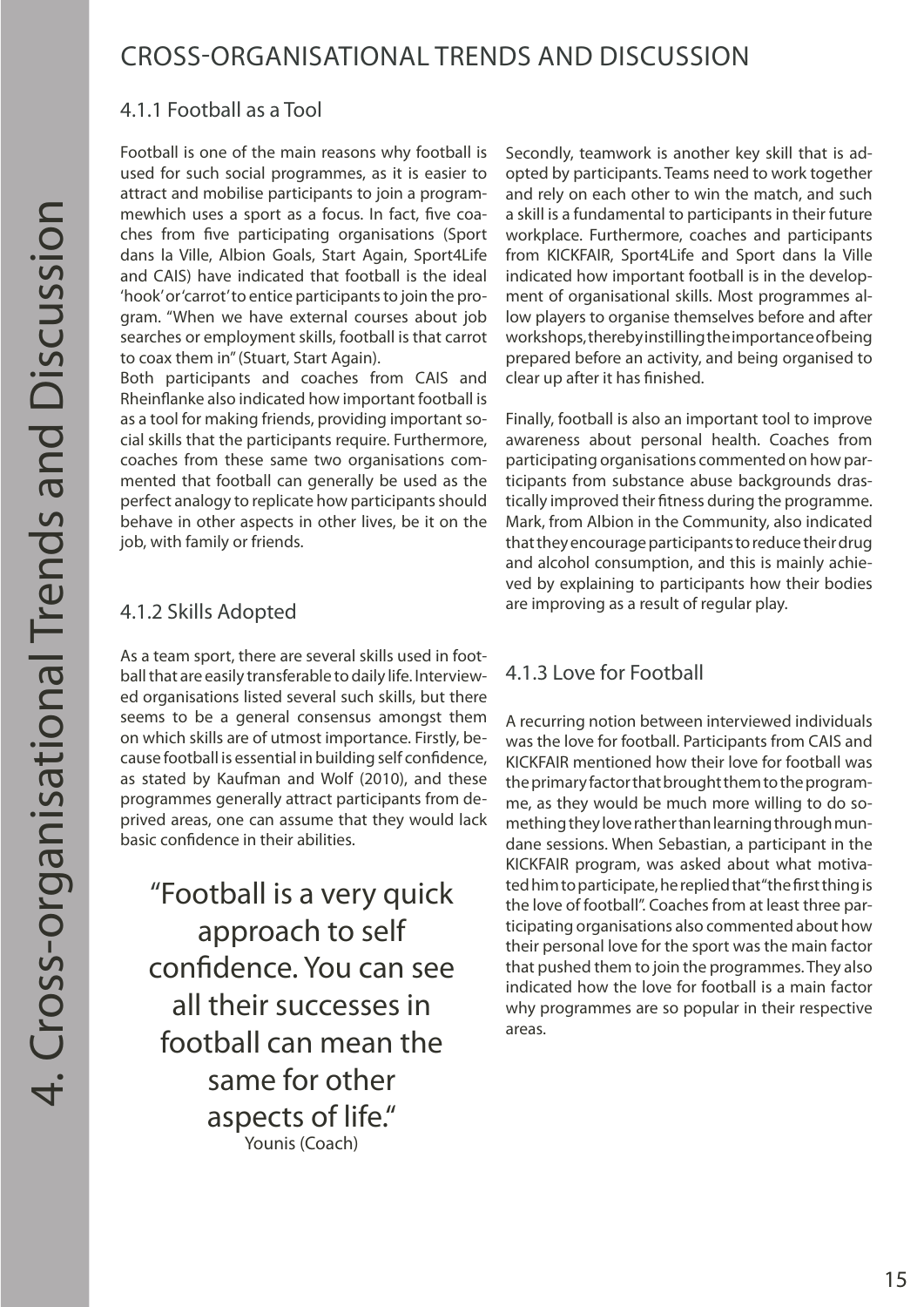## 4.2 How Development through Football Programmes Work

During the course of the interviews, in which coaches, staff members, management and participants provided important information on how their respective programmes function and how they are of benefit to both participants and local communities. Coaches from Rheinflanke, Start Again and Albion Goals pointed out how their respective programmes are tailored to the needs of specific social groups. This is important as some sport programmes focus on youths of different age groups and can also include sessions with parents.

A very positive note indicated by participants and coaches is that these programmes are innovative and generally incorporate new ideas from their staff and participants. Respondents felt that this notion is very important, as the programmes are also designed by the people that run and participate in them. David, a coach from Sport4Life commented how his approach empowers the participants "to make their own decisions within the session". In essence, they organise as a group the roles of each participant and plan the structure of the sessions to maximise the strengths of participants and accelerate learning through situational learning.

The success of these programmes can be exemplified not just by the positive results achieved by the participants, but also by the increasing interest by other stakeholders. Four coaches from four different programmes pointed out several external partners involved in the functioning of the sessions, mainly through the provision of workshops after football sessions aimed at providing help in CV writing, job seeking and in some cases to boost qualifications.

Such is the case for programmes in the UK, France and Portugal, that provide sessions to individuals with low literacy or numeracy levels in order to improve their qualifications on their CVs. Such sessions also contain skills in CV writing, where participants are provided with the opportunity to bring in their CV and have it examined, discussing interview techniques, and in some cases also engage in mock interviews. Sport programmes in the UK are different to other countries as they outsource such session through regional or national partners (e.g. Birmingham Adult Education Centre and Jobcentre Plus) and look at crime re-offending rates, which can be used as another indicator of social impact to the participants and the wider community.

#### 4.2.1 Coach - Participant Relationship

A recurring theme from the interviewed organisation is the importance of establishing a relationship between the staff and the participants. Such a relationship is deemed important, as participants would generally feel more comfortable with a member of staff they consider as being trustworthy. Coaches from Rheinflanke, CAIS and Albion in the Community indicate that they achieve this by actually playing football with the participants. Younis from Rheinflanke comments how "We join in and we show them that we are part of the team, and this is very important".

Through the establishment of such a relationship, which coaches called being bigger brothers or father figures, coaches are therefore viewed as role models. Participants can come to them with any problem, which they may have, which would ultimately allow participants to perform better in the programme and accelerate progression.

#### 4.2.2 Values Adopted

Interview respondents commented on how their programmes are also important for the development of certain values. For example, punctuality is an important notion for Rheinflanke, Start Again and Sport dans la Ville, as coaches commented at how they teach participants to not be late for sessions, making them miss them in some cases. Such a value is also related to the notions of respect and fair play, which several respondents described as being another fundamental value that the programme instils into its participants.

According to Nabil from Sports dans la Ville, programme activities are designed in a specific way to teach such values, which have an important role in the future of these participants. A participant from the CAIS programme listed respect as being one of the main things that he has taken away after completing it.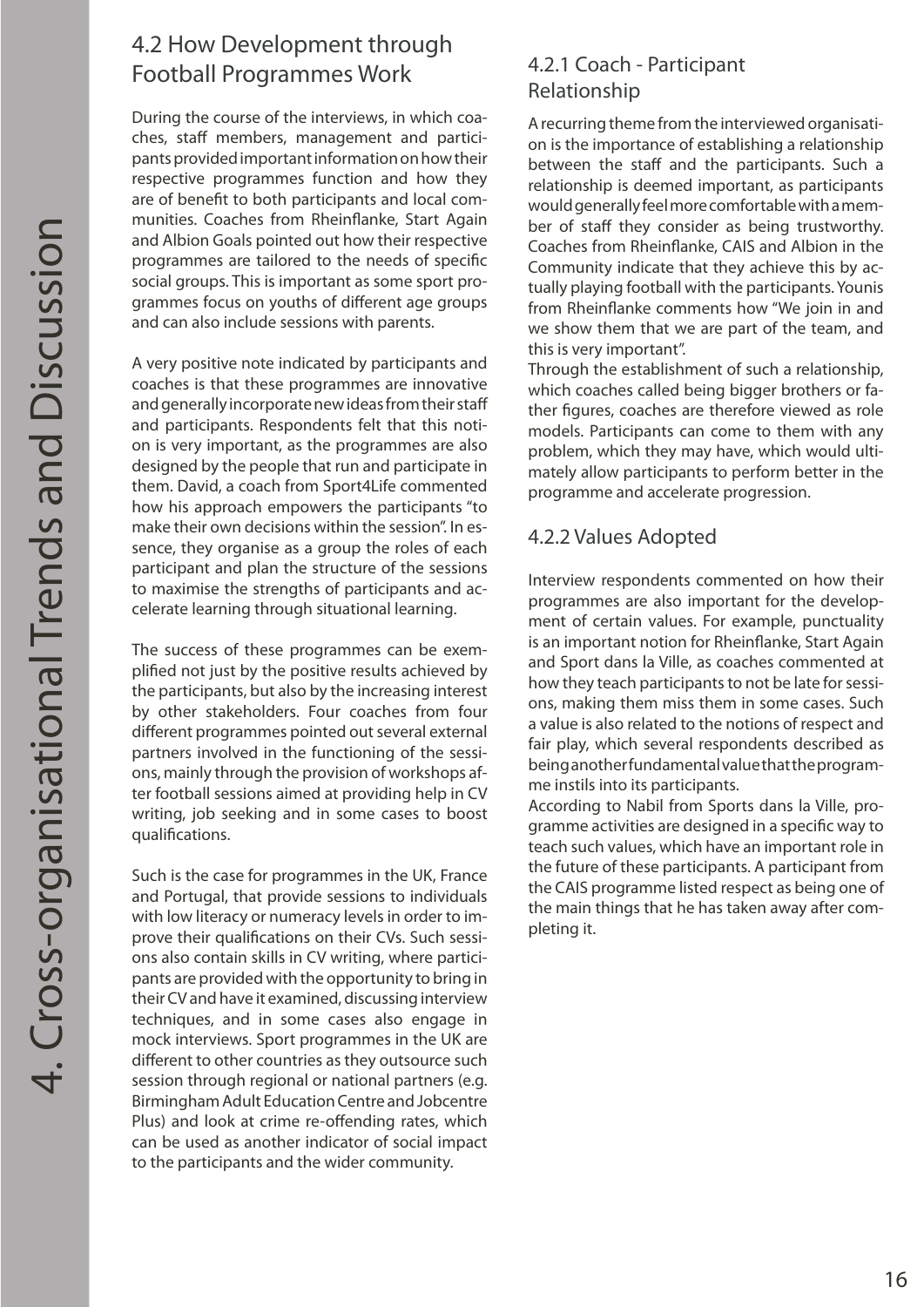## 4.3 Individual Benefits

Coaches from Sports dans la Ville, CAIS and Sport-4Life indicated that their respective programmes have been instrumental in bringing about a behavioural change in which they learn the importance of skills and values such as respect, fair play and teamwork. Participants can then assume the roles of mentors for other participants, thereby ensuring long-term viability of the programme. With several programme participants originated from homeless shelters, having a criminal background and being in rehabilitation for substance abuse, a change in behaviour was easily identified. Coaches commented at how some participants came alive during the football sessions, while other completely turned their lives around through the completion of the programme. David, from Sport4Life commented at how a session in their programme was very beneficial to a participant "it kick started a change in his behaviour and lead him on a better path".

#### 4.3.1 Employability

One of the main aims of these programmes is to improve the employability of participants. Coaches from Start Again, Street League and CAIS pointed out at how their programmes try to provide pertinent work experience. This is important as it increases their chance of finding a role after completing the programme. In the case of Street League for example, Callum, a coach within the organisation, indicated that he would like his programme to provide better work placements for his participants as "they would be getting real life valuable work experience and what it is actually like being in the workplace". Some of the organisations also provide work placements within the organisations themselves and there are many examples of current employees being exparticipants of the programmes. For example, Joe from Sport4Life was quoted:

"I was unemployed and therefore not financially independent. I struggled to get by and was stuck in the same routine each day. My outlook on the future was not a positive one. But thanks to Sport4Life, I have gained confidence, accessed training and gained many professional qualifications including an FA Level 2 coaching badge and a Level 2 gym instructor award. Most importantly, they have helped me to find work within Sport4Life and to become independent."

## LIMITATIONS

The validity of these results has to be viewed with certain scepticism as the analysis models are somewhat limited in terms of the depth in which they can explore all outcomes of the programmes i.e. employment and education. This is due to a number of reasons:

- 1. The organisations themselves have obtained minimal data from the participants in terms of potential indictors that can have an impact on participants and the wider community as many of them lack a sound theory of change. The time frame in which they keep in contact with the participants is too short, meaning that the long-term impact of the programmes cannot be measured. E.g. did young people remain employed, how many transferred into formal education or job training
- 2. There is a distinct lack of local and national statistics on employment and education throughout Europe, especially with reference to 'hazard rates' (moving from unemployment to employment). This could be explained by the difficulty of obtaining reliable data due to constantly changing numbers of employed, unemployed and inactive people.
- 3. There is limited information on the effects that moving into education and training has on participants and the wider community.
- 4. Youth unemployment is a multi-faceted challenge and therefore the problem cannot only be attributed to single factors and solutions differ from person to person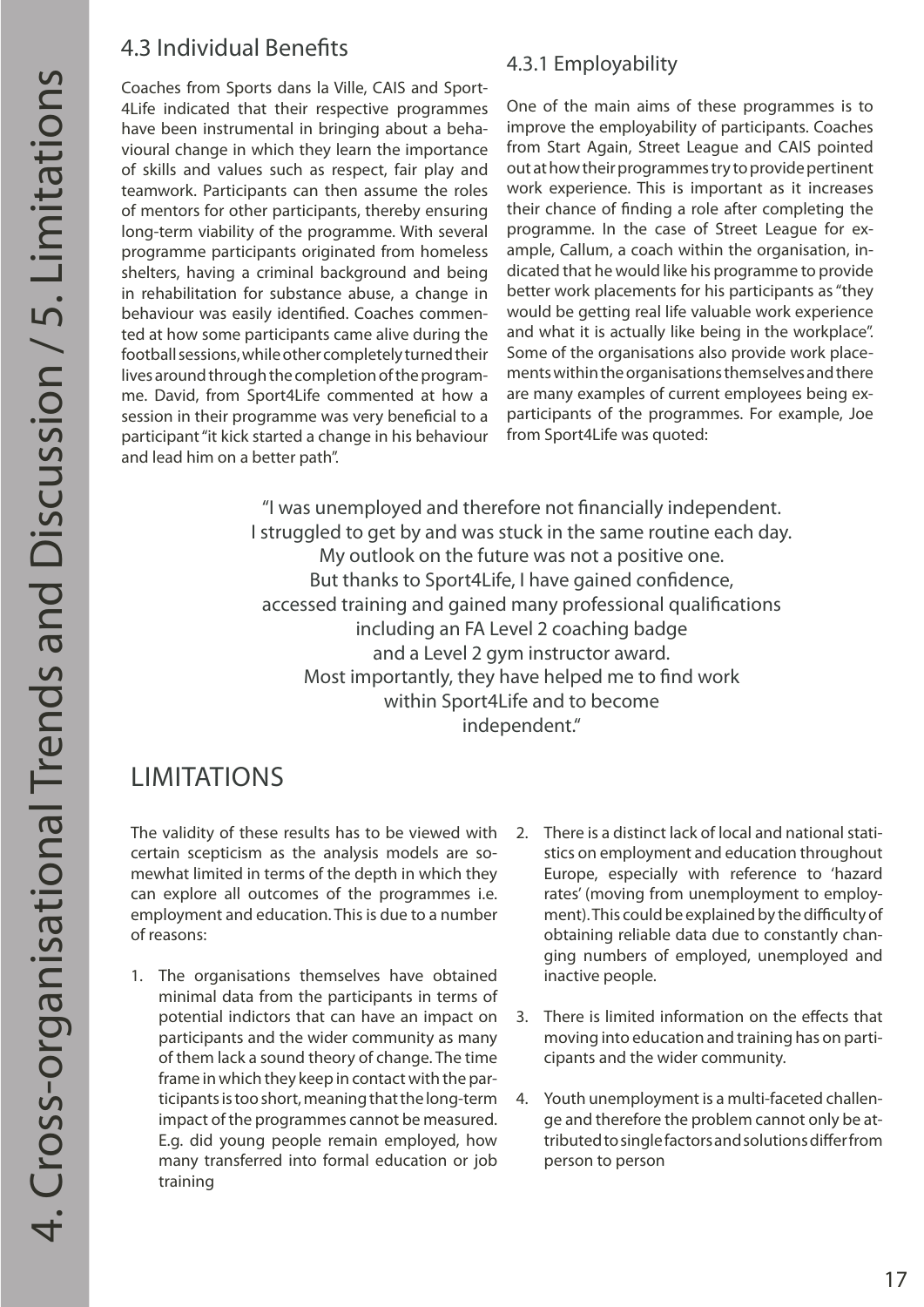## CONCLUSION

Youth unemployment is a multi-faceted problem within modern Europe and one that affects all areas of society. Whilst governments and policy-makers have a responsibility to provide jobs for the youth of Europe through labour market regulation and policy, this study has shown that sport based programmes using football as a central model can provide opportunities to increase youth unemployment in underprivileged areas across European countries. Using a literature review, interview and survey responses, SROI calculations and national statistics, this report has given evidence that football-based employability programmes can be both a catalyst and foundation for social change.

The results support two key points that are well established in the literature on football for social change. First, it provides a useful hook for engaging disadvantaged youth and offers a supportive environment to encourage and assist those individuals in their social development, learning, and connection through related programmes and services (McMahon and Belur, 2013).

Secondly, the study shows that the transformative capacity of football-based intervention programmes for disadvantaged youth can only be realised within a social and personal development approach and not by merely offering sport activities (Coalter, 2007; Crabbe et al., 2006). It has been shown that this social and personal development can take many forms such as life skills, practical skills, assuming certain values and building upon relationships.

The data in the study also shows that a monetary value can be given to six out of eight of the organisations, in the form of SROI. These findings highlight the flexibility of the model in that the indicators can be adapted to the context of individual organisations to produce a real financial value of the programmes to society.

The report also highlights the complexity and deeprooted social impact of these programmes on the marginalised youth of Europe, which cannot be simply measured by job attainment indicators. Programmes such as the ones described help develop the values and social skills of their participants necessary to build the self-esteem and self-confidence to transform their lives and how they view themselves within society.

Much is being done to help the disadvantaged youth move away from unemployment and, as these programmes expand and evolve, they are increasingly becoming a substantial part of policies within European cities. This should be accurately reflected in the research and suitable measures should be taken.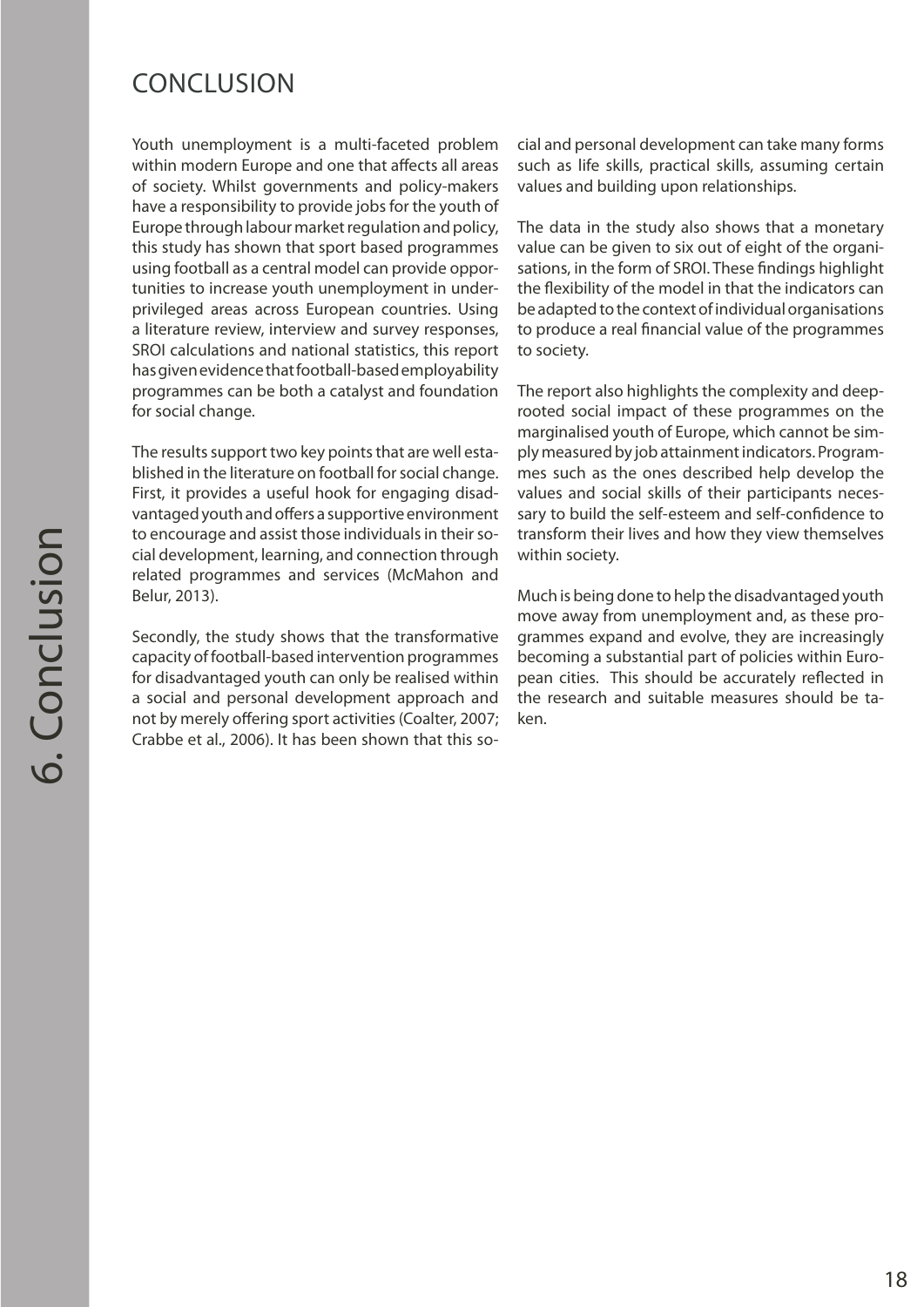## RECOMMENDATIONS

- The findings, especially in relation to SROI, imply that Sport for development/football programmes are worth promoting and funding as a cost effective way of integrating marginalized youth into societal norms. This can be further promoted by standardising, quantifying and systematising measurements to effectively communicate the social impact of sport with key stakeholders.
- A recommendation to policy makers throughout Europe would be to place much more emphasis on the collection and transparency on data surrounding youth employment on employment figures; especially with reference to 'hazard rates' (moving from unemployment to employment) and long-term follow-up. This will ensure that uncertainties within the analysis are minimised and a more thorough and legitimate understanding of social impact can be determined.
- Within social impact analysis and within implementing organisations a more holistic approach should be taken; this means a fundamental shift is required to allow for additional indicators such as training and education to be included in future evaluation of these types of programmes. This approach recognises that, in addition to paid work, there is a need to value and support other forms of participation such as caring, voluntary work and education and training. This can be done through incentivising the collection of data and presenting the results in a clear and transparent way.
- Further effort needs to be made into developing, and improving upon monitoring and evaluation models. This will improve the scope and validity of social impact measurement within footballbased employability programmes.
- There must be an improvement in communication mechanisms for sharing best practice and the innovative ideas that are emerging from the work of employability and football. Such mechanisms may include the staging of international and national conferences, more regional meetings and more regular engagement between policy makers and practitioners.
- Political emphasis must also be placed on creating attainable jobs for the marginalised youth to ensure that the skills and knowledge participant's gain from these programmes are utilised to the utmost benefit to the individual and society. This will allow work to be distributed fairly between people who have the skills to match the job requirements.
- • Sponsors of sport-based social initiatives often seek measurement of their investment both in terms of awareness for brands but also in terms of good will derived from social values (Cornwell, 2008). Therefore they should be made aware and understand the roles and values of these types of programmes through models such as SROI.

19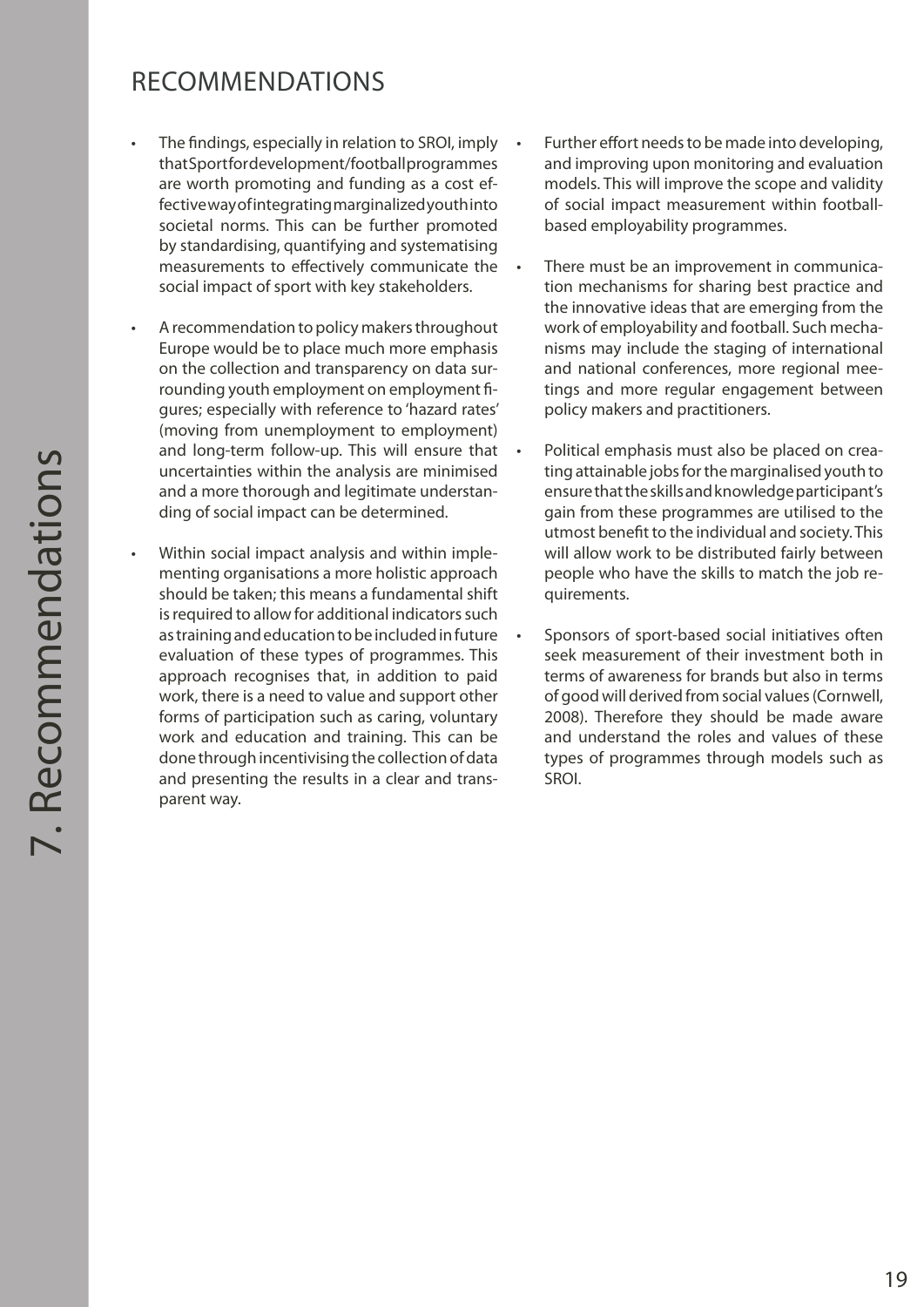## **REFERENCES**

Ap, J. & Crompton, J.L. (1998) 'Developing and Testing a Tourism Impact Scale.' Journal of Travel Research. 37: 120-130.

Arksey, H., and Knight, P. (1999) Interviewing for Social Scientists. SAGE Publications, Ltd.,London United Kingdom.

Bailey, R. (2005). Evaluating the relationship between physical education, sport and social inclusion. Educational Review. 57(1): 71–90

Bailey, R. (2006) Physical education and sport in schools: A review of benefits and outcomes. Journal of School Health. 76(8): 397-401.

Beneforti, M. and Cunningham, J. (2002) Investigating indicators for measuring the health and social impact of sport and recreation programs in Indigenous communities. Australian Sports Commission and Cooperative Research Centre for Aboriginal and Tropical Health, Darwin, Australia.

Benson, P.L., N. Leffert, P.C. Scales, and D.A. Blyth. (1998) Beyond the 'village' rhetoric: creating healthy communities for children and adolescents. Applied Developmental Science 2(3): 138-159. Beutler, I. (2008) Sport serving development and peace: Achieving the goals of the United Nations through sport. Sport in Society , 11(4):359-269.

Bitugu, B. B. (2011) Good Practice Guide on Development Initiatives through Football. Football for Development, Vienna, Austria. Retrieved on 14th July, 2014. http://assets.sportanddev.org/downloads/ffd\_gpg\_final\_for\_printing.pdf

Cameron, M., and MacDougall, C. (2000) Crime Prevention Through Sport and Physical Activity. Australian Institute of Criminology, Canberra, Australia. Retrieved on 14th July, 2014. http://www.aic.gov.au/documents/3/E/F/%7B3EF114BC-51A4-4311-A912-0E9AD1833995%7Dti165. pdf

Centre for Social Impact. Retrieved on 14th July 2014.

Coalter, F. (2002). Sport and Community Development: A Manual. Sportscotland. Scotland, UK. Retrieved on 9th July, 2014. http://www.sportni.net/NR/rdonlyres/F48468F0-87F8-48F6-8EBC-B3EDB995E4AE/0/ Sport and community Development A manual.pdf

Coalter, F. (2007). A wider social role for sport. Who's keeping the score? London: Routledge

Coalter, F. (2010). The politics of sport-for-development: Limited focus programmes and broad gauge problems? International Review for the Sociology of Sport, 45, 295-314

Cornwell, T.B. (2008) State of the Art and Science in Sponsorship-Linked Marketing. Journal of Advertising. 37(3),41-45.

Crabbe, T., Bailey, G., Blackshaw, T., Brown, A., Choak, C., Gidley, B., Mellor, G.,O'Connor,K.,Slater,I.,& Woodhouse, D. (2006) Knowing the Score. PositiveFutures Case Study Research: Final Report. England: Home Office

Cryer, J. (2005) Ruff Guide to Sport and Youth Crime, Sports Development. Retrieved on 14th July, 2014. http://www.sportdevelopment.info/index.php/component/content/article/53-rgcrime

Fitzpatrick, H. E. (1998) Some useful methods for measuring the benefits of social science research. IFPRI (International Food Policy Research Institute). Washington D.C., United States. Retrieved on 14th July, 2014. http://www.ifpri.org/sites/default/files/pubs/impact/iadp05.pdf

Football for Development. (2011) Development through Football: A practical guide for youth workers. Retrieved on 14th July, 2014. http://www.gandhi.hu/TeachersManual.pdf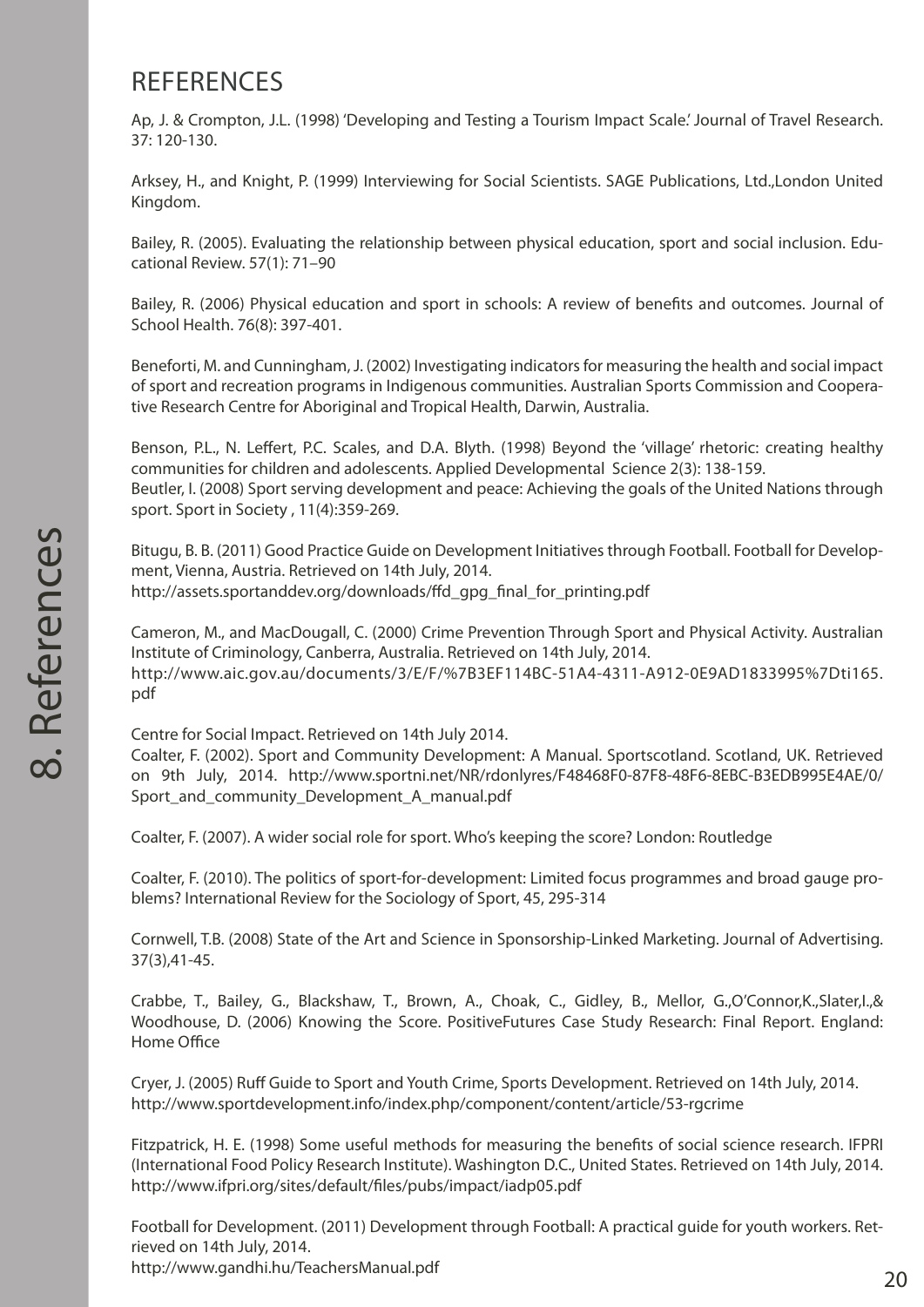## **REFERENCES**

Fujiwara, D., Kudma, L., and Dolan, P. (2014) Quantifying the Social Impact of Sport and Culture. The Department for Culture, Media and Sport, UK. Retrieved on 9th July, 2014. https://www.gov.uk/government/ uploads/system/uploads/attachment\_data/file/304896/Quantifying\_the\_Social\_Impacts\_of\_Culture\_and\_ Sport.pdf

Gould, D, & Carson, S. (2008) Life skills development through sport: current status and future directions. International Review of Sport and Exercise Psychology 1(1): 58-78. http://csi.edu.au/about-social/

Jarvie, G. (2003) Communitarianism, sport and social capital: Neighbourly insights into Scottish sport. International Review for the Sociology of Sport. 38, 139–153.

Jones, H. (2009) 'The 'gold standard' is not a silver bullet', ODI Opinion piece 127. London: ODI

Kaufman, P, & Wolff, E. (2010), Playing and protesting: Sport as a vehicle for social change', Journal Of Sport And Social Issues, 34, 2, p. 154-175, Scopus, EBSCOhost, viewed 31 July 2014.

Kidd, B. (2008) 'A New Social Movement: Sport for Development and Peace'. Sport in Society 11: 370-380.

Layard, R. and Glaister, S. (1994) Cost–benefit analysis, Cambridge: Cambridge University Press.

LBS (London Business School). (2004) Measuring social impact: the foundation of social return on investment (SROI). UK. Retrieved on 9th July, 2014, http://sroi.london.edu/Measuring-Social-Impact.pdf

Levermore, R. (2011) The Paucity of, and Dilemma in, Evaluating Corporate Social Responsibility for Development through Sport. Third World Quarterly. 32 (3)

Long, J. et al. (2002) Count Me In: The Dimensions of Social Inclusion through Culture and Sport. Leeds: Leeds Metropolitan University.

Magee J, Jeanes R. (2013) Football's coming home: A critical evaluation of the Homeless World Cup as an intervention to combat social exclusion. International Review for the Sociology of Sport. ;48(1):3-19

Mason, C. and Geddes, N. (2010) Evaluation of the Prince's Trust Football-Linked Team and Get Started Programmes. Loughborough: Institute of Youth Sport.

Mayoux, L. (2006) Quantitative, Qualitative or Participatory? Which Method, for What and When? In Desai, V., and Potter, R. B. (Eds.), Doing Development Research, pp. 115-129. SAGE Publications Ltd., London, United Kingdom.

McLafferty, S. L. (2010) Conducting Questionnaire Surveys. In Clifford, N., French, S., and Valentine, G. (Eds.), Key Methods in Geography, pp. 77-88. SAGE Publications Ltd., London, United Kingdom.

McMahon, S., and Belur, J. (2013) Sports-based Programmes and Reducing Youth Violence and Crime. Project Oracle synthesis study 02/13, London, UK. Retrieved on 14th July, 2014. https://www.london. gov.uk/sites/default/files/Project%20Oracle%20Synthesis%20Study%2002-2013%20Sport%20interventions%20HQ.pdf

Meldrum, B., Read, P., and Harrison, C. (No Date) A Guide to Measuring Social Impact. NIACE (National Institute of Adult Continuing Education), UK. Retrieved on 9th July, 2014 http://www.niace.org.uk/sites/default/files/project-docs/a\_guide\_to\_measuring\_social\_impact\_v2.pdf

Parfitt, J. (1997) Questionnaire design and sampling. In Flowerdew, R., and Martin, D. (Eds.), Methods in Human Geography: a guide for students doing a research project, pp. 76-109. Harlow: Longman Pub., London, United Kingdom.